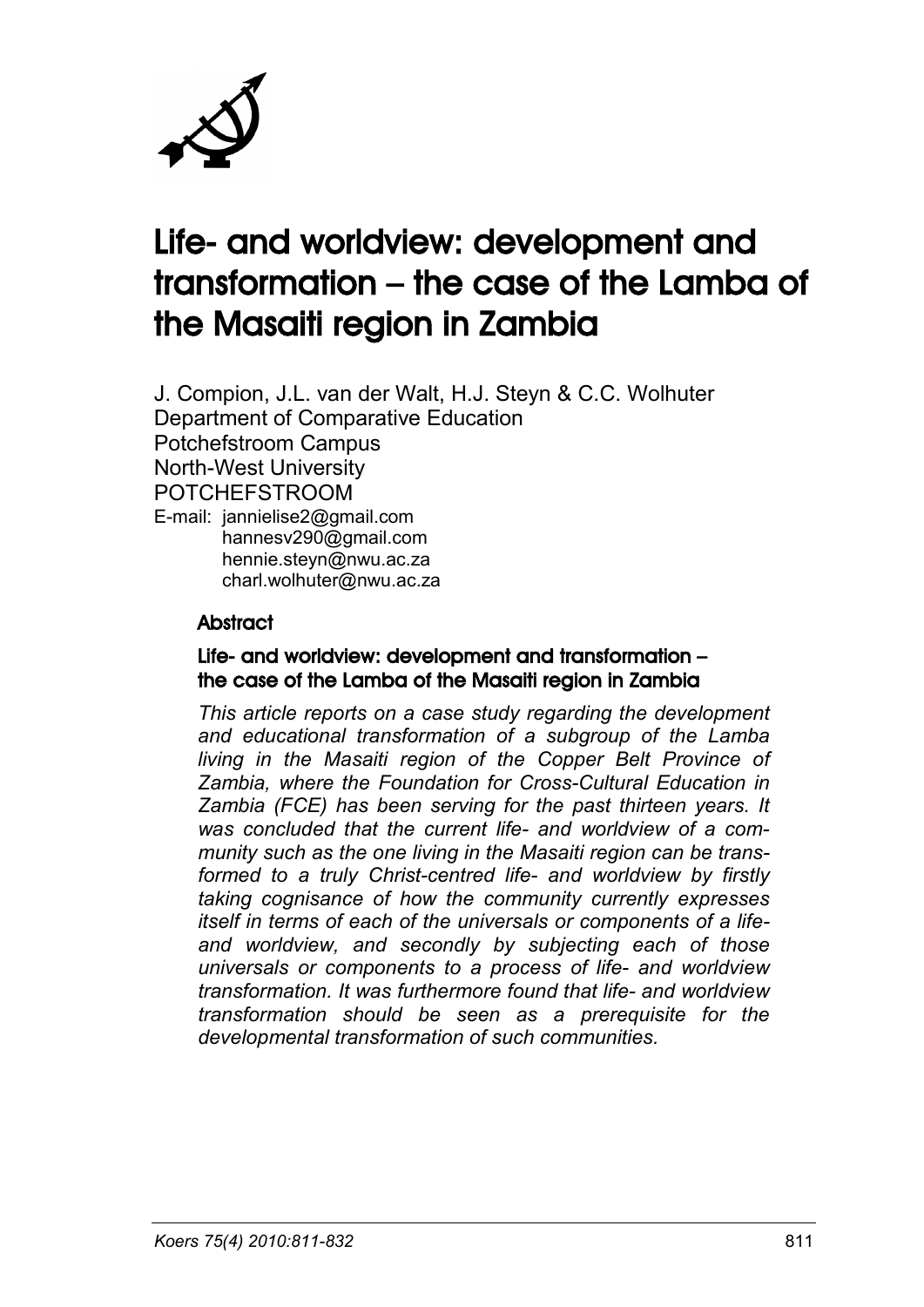#### **Opsomming**

#### Lewens- en werklikheidsvisie: ontwikkeling en transformasie – 'n gevallestudie oor die Lamba woonagtig in die Masaitistreek van Zambië

*Hierdie artikel berig oor 'n gevallestudie aangaande die ontwikkeling en die onderwyskundige transformasie van 'n subgroep van die Lamba, woonagtig in die Masaiti-streek van die Koperbeltprovinsie van Zambië. Die Foundation for Cross-Cultural Education in Zambië (FCE) is reeds die afgelope dertien jaar werksaam onder die mense in hierdie gebied. Daar is tot die gevolgtrekking gekom dat die huidige lewens- en werklikheidsvisie van 'n gemeenskap soos dié van die Masaiti-streek getransformeer sal kan word tot 'n ware Christus-gesentreerde lewens- en werklikheidsvisie. Dit kan gedoen word deur eerstens in ag te neem hoe die gemeenskap homself tans tot uitdrukking bring in terme van elkeen van die universaliteite of komponente van 'n lewens- en werklikheidsvisie, en tweedens deur elkeen van hierdie universaliteite of komponente te onderwerp aan 'n proses van lewens- en werklikheidsbeskouingstransformasie. Daar is ook tot die gevolgtrekking gekom dat lewens- en werklikheidsvisietransformasie beskou moet word as 'n voorvereiste vir die ontwikkelingstransformasie van sodanige gemeenskappe.*

### 1. Introduction

This article reports on a case study regarding the development and educational transformation of a subgroup of the Lamba living in the Masaiti region of the Copper Belt Province of Zambia. The Lamba comprises a total of approximately 300 000 people spread over the Masaiti district of Zambia as well as the Katanga district of the Democratic Republic of the Congo. They are scattered all over this area in small villages, each under a headman. The villages consist of 20 to 30 huts (family groups) each. The land of the Lamba is currently under the traditional leadership of Paramount Chief Mushili. The Lamba of the Masaiti region (henceforth referred to as the Masaiti community or people) is a developing community of approximately 4 000 people in a rural area spread over approximately 100 small villages and a host of small scale subsistence farms and a few commercial farms (Lisati, 2006:7). The social organisation of the Lamba is interwoven with their religious and spiritual conceptions (Doke, 1970:27, 50).

The Foundation for Cross-Cultural Education in Zambia (FCE) has been serving in the Masaiti community for the past thirteen years. In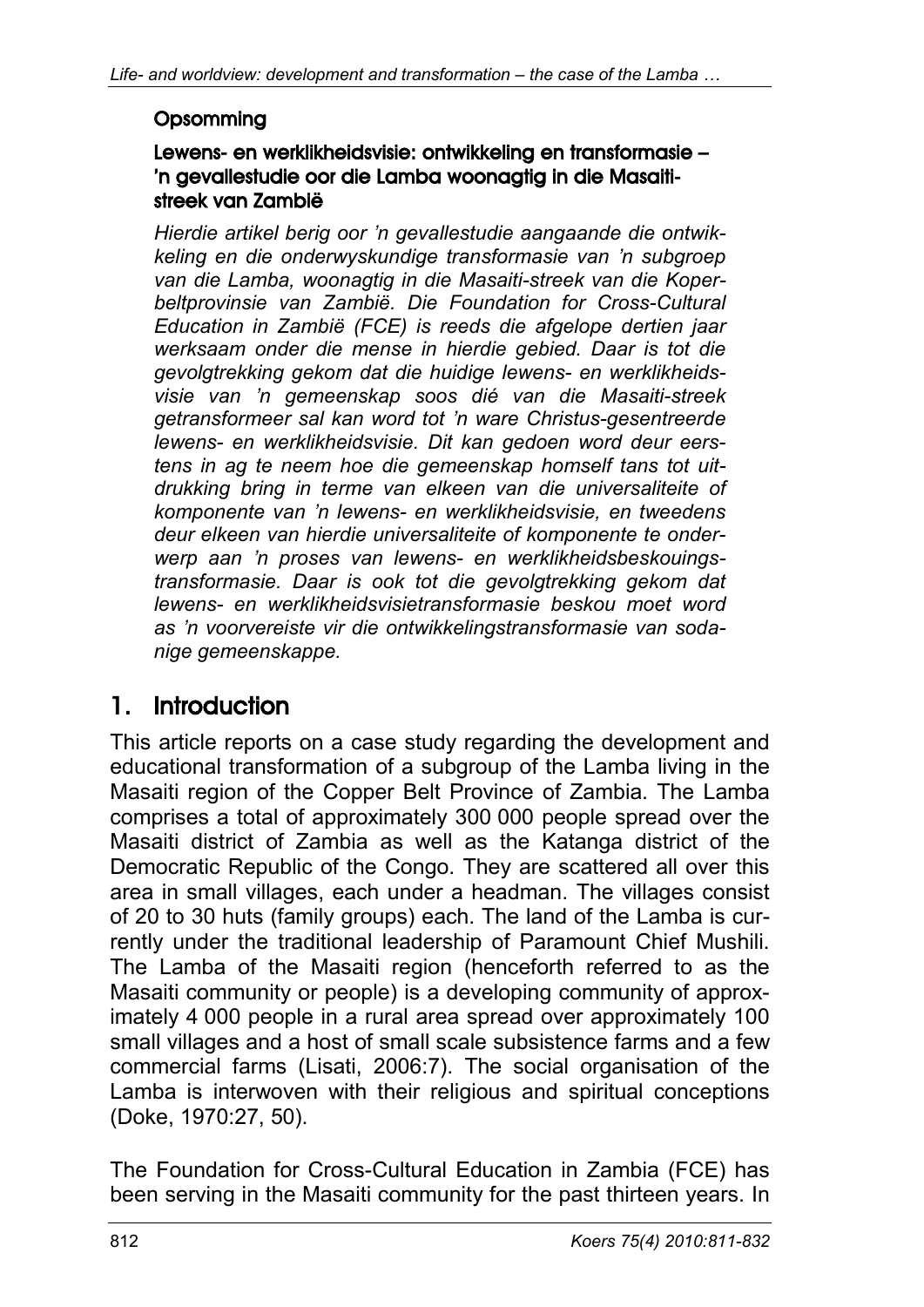this time, the FCE developed a mini-education system for developing countries and communities in Africa, and specifically for the Masaiti community. The FCE is an international, non-denominational, non-racial and non-profit Christian organisation. Its focus is on discipling and equipping disadvantaged rural and hard to reach communities with knowledge, skills and biblical values that will lead to community transformation. In the Masaiti community, the FCE established a Training College, a Community Training Centre and several activity centres as part of its mini-education model.

In 2007, the Ministry of Education of Zambia's Directorate of Planning and Information (Zambia, 2007) expressed concern about the future of education in developing communities in Zambia, and was convinced that many parents did not make adequate use of the opportunities available for the education of their children. It summarises the educational challenges as follows:

The rural phenomenon of erratic participation and non-utilization of facilities indicate (sic) low levels of explicit demands. Family dependence on the economic activities of children, the impact of AIDS on family organization and income, the increasing number of orphans, the growing number of childheaded households and levels of poverty that preclude any school-related outlays, are among circumstances that have reduced explicit demand for education or that may require that the explicit demand be met in imaginative and novel ways. (Zambia, 2007:15.)

The FCE mini-educational model is an attempt to meet the challenge of finding an innovative solution to the problem. The purpose of the FCE education model is to train students to:

- work as facilitators in community training centres in disadvantaged communities;
- establish children's activity centres and schools at FCE training centres; and
- motivate and train people to participate in the upliftment of specific communities (Highway chronicles, 2005:17).

Based on the study reported below, it was concluded that the current life- and worldview of a community such as the one living in the Masaiti district can be transformed to a justifiable Christ-centred lifeand worldview by firstly taking cognisance of how the community currently expresses itself in terms of each of the universals or components of a life- and worldview, and secondly by subjecting each of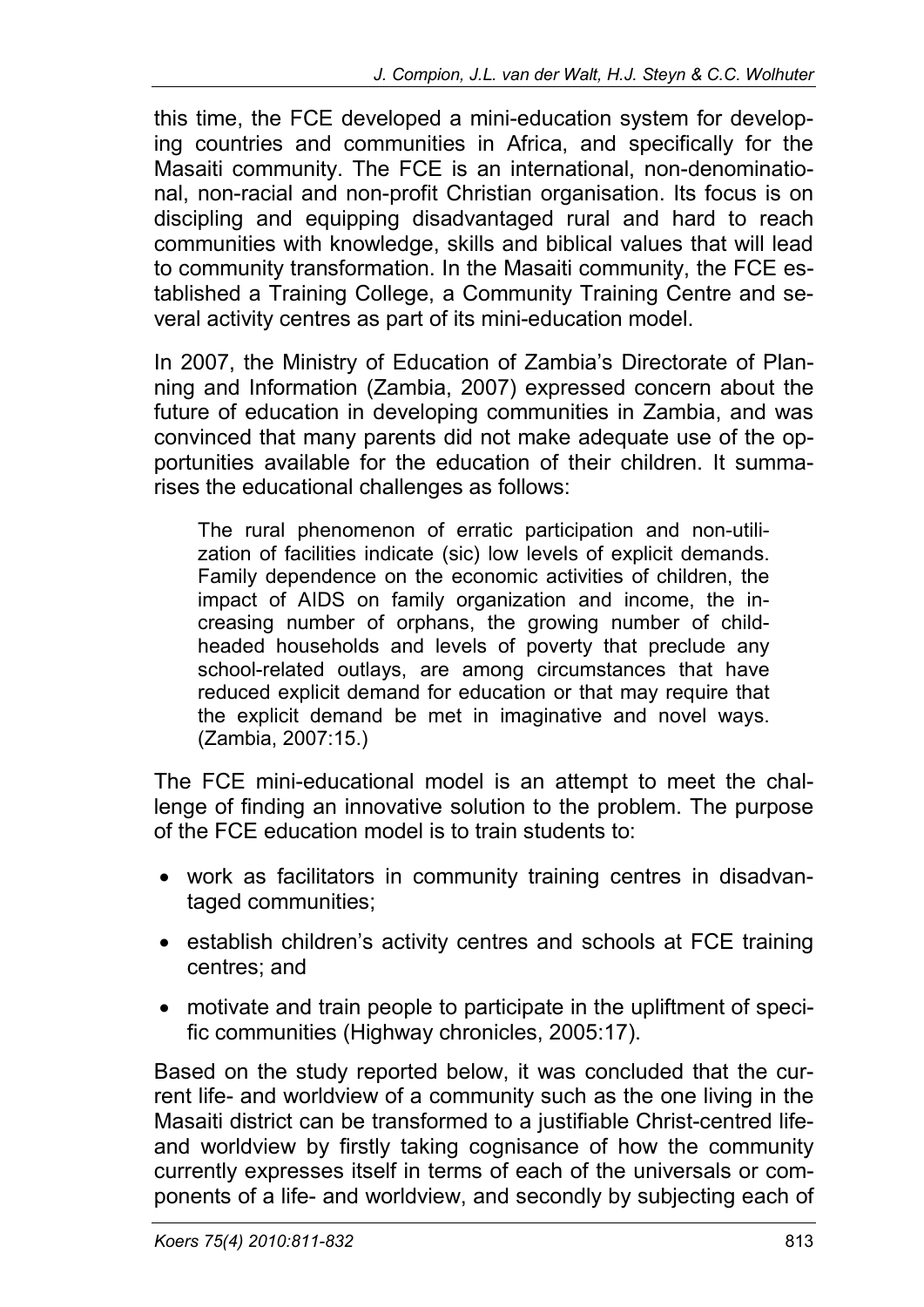those universals or components to a process of life- and worldview transformation. It was furthermore found that life- and worldview transformation should be seen as a prerequisite for the developmental transformation of such communities. The remainder of this article will offer evidence in support of this two-step claim. Firstly the applied methodology will be outlined, and the anatomy of a life- and worldview will be discussed to show how a life- and worldview can be transformed to Christ-centredness. This will be followed by arguments in support of the thesis that life- and worldview transformation should be seen as a precondition for community transformation.

## 2. Methodology

The investigation focused on the transformation of developing communities in general and on the Masaiti community in particular, as well as on how the FCE mini-education system might contribute to the transformation of such a community through life- and worldview transformation. Based on a Christ-centred/biblical view of reality, life, the human being and communal life, the investigation proceeded through several phases. The first step was to analyse the different educational levels embodied by the FCE model. Secondly a general analysis of the anatomy of life- and worldviews followed. This, in turn, was followed by an examination of philosophical (including lifeand worldview) transformation. All of these insights were then applied to the traditional (pre-1919) and current life- and worldviews of the Lamba and more specifically to the more recent process of their life- and worldview transformation. This sequence is also followed in the rest of the article. The data was acquired from literature and conversations and interviews with leaders of the Masaiti community, as well as conversations and interviews with other knowledgeable community workers. The semi-structured interviews were audio-taped, transcribed and relevant individual contributions were integrated into the reporting. The preparation, analysis, structuring and interpreting of the data was aimed at identifying the recent areas of transformation of the Masaiti developing community.

## 3. Anatomy of a life- and worldview

### 3.1 Introductory remarks

Life- and worldviews shape our understanding of ourselves and our world (Bufford, 2007:293). These views are formed by a complexity of influences including education, geography, economic organisation and historical events. A life- and worldview and its related value and attitude systems change constantly, but usually at a very slow pace,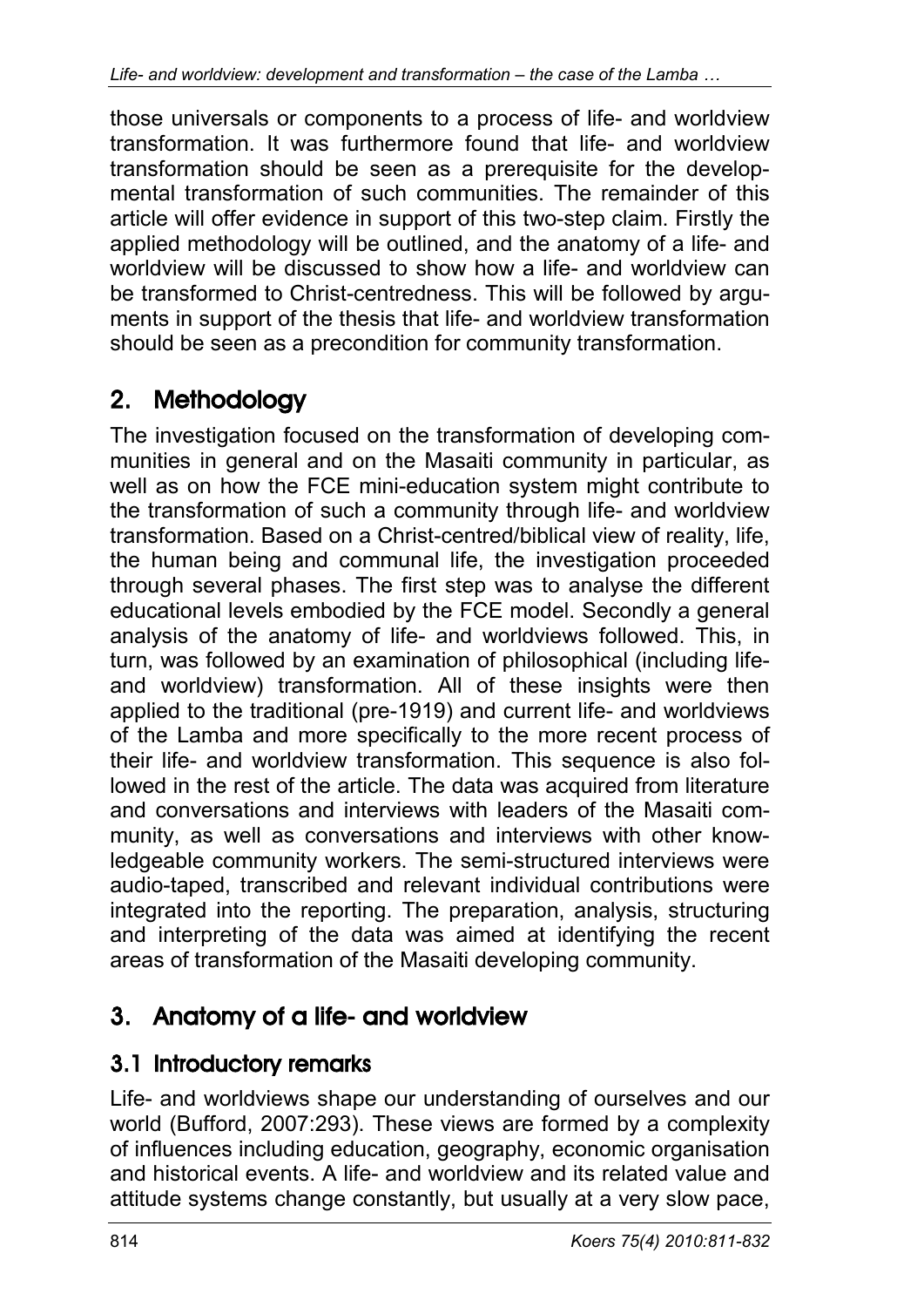measurable in decades or generations (Walsh & Middleton, 1984:171). According to Bufford (2007:293), life- and worldviews are developed very early in life. It is only later that one may learn to articulate and talk about them as one begins to recognise that others hold different life- and worldviews.

Educational practices stem from policies that are derived from a particular concept of development, which is in turn rooted in a lifeand worldview. Van Brummelen (1988:86) is convinced that effective educational communities have teams of teachers whose life- and worldview determines the purpose of schooling and the nature of learning. A life- and worldview is made up of different kinds of beliefs and components. These key beliefs and components are as follows.

### 3.2 The universals/components of a life- and worldview

#### 3.2.1 Faith commitment and ethos

One's faith commitment and ethos set the contours of one's life- and worldview and give content and shape to all the other life- and worldview universals (i.e. components of the life- and worldview). They shape one's vision for a way of life. One's faith precedes a lifeand worldview, without which human life simply cannot go on (Walsh & Middleton, 1984:35; Bufford, 2007:293). This ethos embodies the values which inform and direct the logic and the assumptions that shape life- and worldview universals (Craffert, 1997:202; Karecki, 1998:317).

A person's faith commitment is revealed in the answers given to the following four basic life questions (Dreeckmeier, 2005:11):

- Who am I? (Or, what is the nature and significance of human beings?)
- Where am I? (What sort of world or universe do we live in?)
- What is wrong with the situation in which we find ourselves? (How can we account for the brokenness and distortion of this world?)
- What is the remedy? (How can we eradicate this brokenness?)

The way we think about these questions shapes our vision of life and determines the way we act in this life. Faith commitments are expressed in the fundamental principles and ideas of a culture, the story, ideals and vision it accepts as true (Miller, 1998:38, 47). According to Nash (1992:168), belief in the rational capacities of the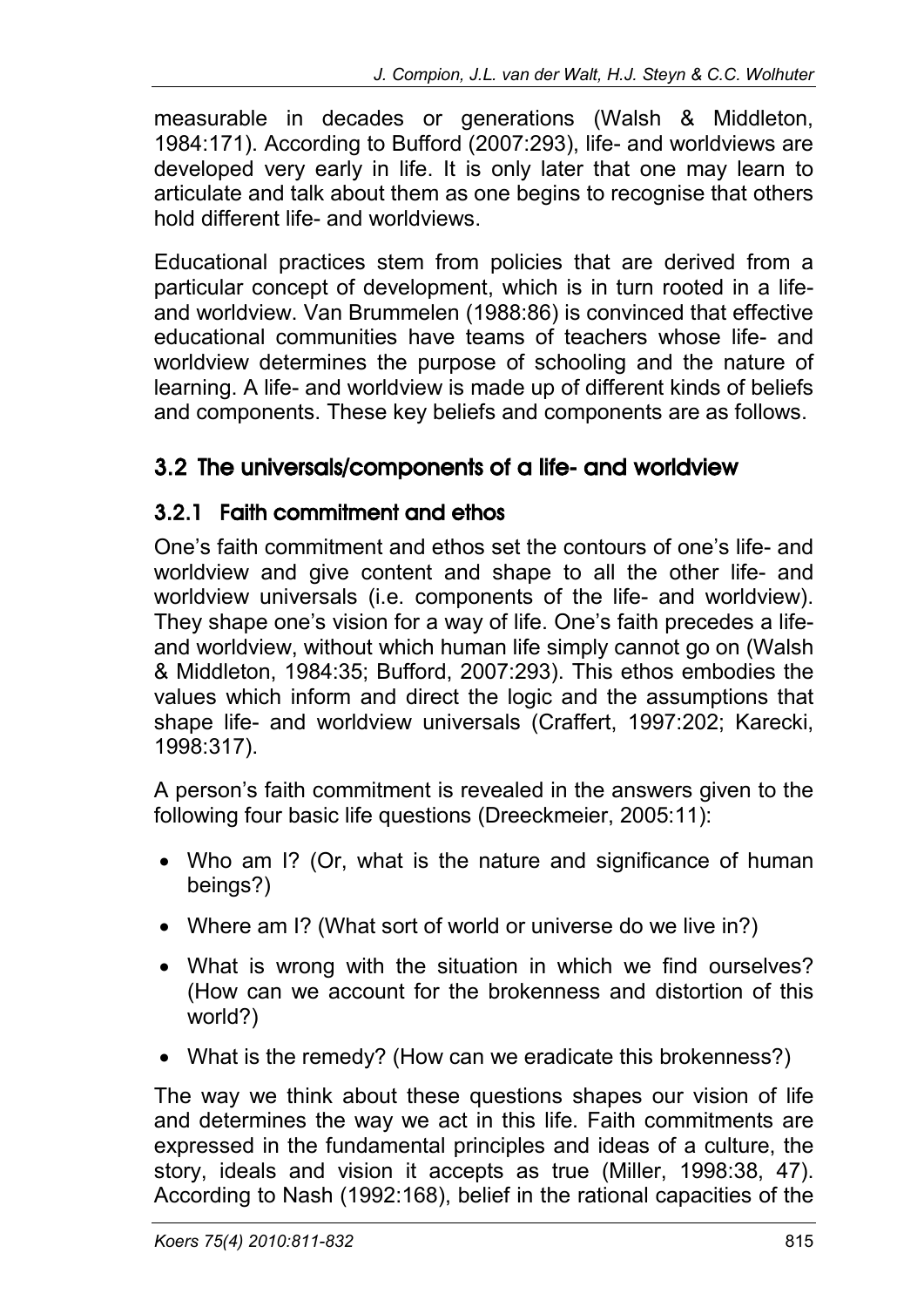human being is not exempted from being a belief in itself. Life- and worldview perspectives provide the foundation for development in a community or society. Van der Walt (1991:17) and Cunningham and Fortosis (1987:14) conclude that there is thus no life-conceptual neutral ground, because everyone believes in something (cf. also Gray, 2009:12). Convictions about the basic makeup of the world and how it works are held consciously as well as un- or subconsciously in faith in the form of a set of assumptions, called a lifeand worldview (Miller, 1998:38, 47).

### 3.2.2 Life- and worldview universals

According to Nash (1992:26-30), Craffert (1997:205-207) and Van der Walt (2001:13), a well-rounded life- and worldview should at least include the following universals or components, namely convictions about God (who is the ultimate being?), morality (what is good?), knowledge (what is true?), humankind (what is the human being?) and reality/nature (what is real?). Life- and worldview analyses demonstrate that worldviews are imbedded, among others, in a relationship with the physical and social environment. Harrison (1985:6) and Craffert (1997:208-209) mention three worldview factors of crucial importance for development in a community.

- The worldview's time focus past, present or future
- The extent to which the worldview encourages rationality
- The concepts of equality and authority it propagates

For trainers in a particular training centre to proceed adequately with life- and worldview transformation in the surrounding community, it is important to understand the beliefs that constitute the life- and worldview of the community. Van der Walt (2001:17) is convinced that only a radical biblical life- and worldview can provide the necessary new vision and direction people are looking for today, because it indicates people's real place in God's creation. It also calls people to an all-encompassing task of service in this world. The transformation of a life- and worldview or a philosophy entails the act of critically "taking captive" (2 Cor. 10:5) animist or secular thought. This can only be accomplished responsibly by reinterpreting it and transforming it on the basis of biblical perspectives (Klapwijk, 1987:110).

### 4. Life- and worldview transformation

According to Klapwijk (1987:138), life- and worldview transformation refers to the "critical assessment, selection, and appropriation of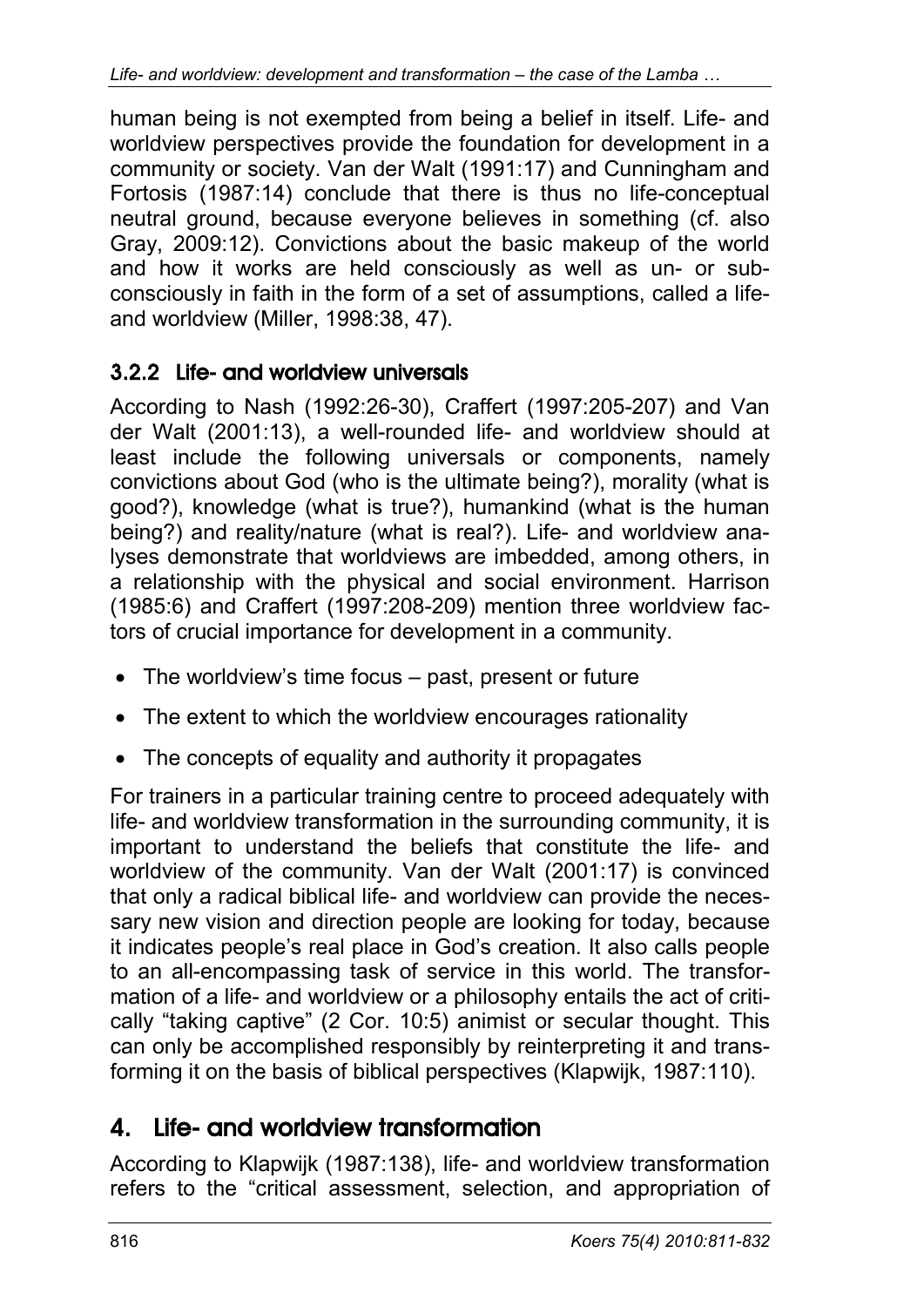existing intellectual goods in such a way that their incorporation into a Christian worldview means a restructuring and redirecting of their content, a redefining of their scope or meaning". The idea of transformational philosophy presupposes a recognisable, distinctively Christ-centred or reformational position. Fowler (2001:130) provides a succinct summary of both the challenge and the essence of such transformation.

The challenge to a transformational (*in casu*) education comes to us in the words of the Apostle written to the Romans (12:1, 2). It offers just two possibilities for those who have experienced the mercies of God in Jesus Christ. One is to live in conformity to 'this world', adopting the patterns of living that are considered to be normal by 'this world'. The other is a life that gladly serves God with a mind-renewing transformation in all that we do. There is no middle course.

Those who transform should find their position in Christ, and take non-christian thought into captivity for Christ. Reformational philosophy is, therefore, at the same time transformational philosophy (Klapwijk, 1986:105).

Christians are called to sanctify all of life, including the life of culture and society. If Christians fail to do so, then the encounter between christian belief and worldly philosophy brings about the opposite situation, that is Christians being brought under the influence of the worldly climate of thought. That is also a kind of transformation, but then in the opposite, anti-normative direction – an inverse transformation. One could also speak of inverse transformation when the sanctification of culture stagnates to the extent that a worldly way of thought creeps into a previously christianised society (Klapwijk, 1986:147).

According to Klapwijk *et al.* (1991:249), knowledge and wisdom will have to be taken up into the service of the Lord and integrated into a God-directed view of life. It is therefore necessary for the christian thinker to refine the ideas he/she borrows from others and to detach them from their ideological context (Klapwijk *et al.*, 1991:146, 188). Transformation refers to a radical change in all spheres of a person's life. It begins on the inside, at the level of beliefs and values, and moves outward to embrace behaviour. The gospel thus becomes God's total response to man's total need (Miller, 1998:129- 132).

Development transformation in itself is a dynamic process. It begins with the proclamation of the gospel for the purpose of breaking the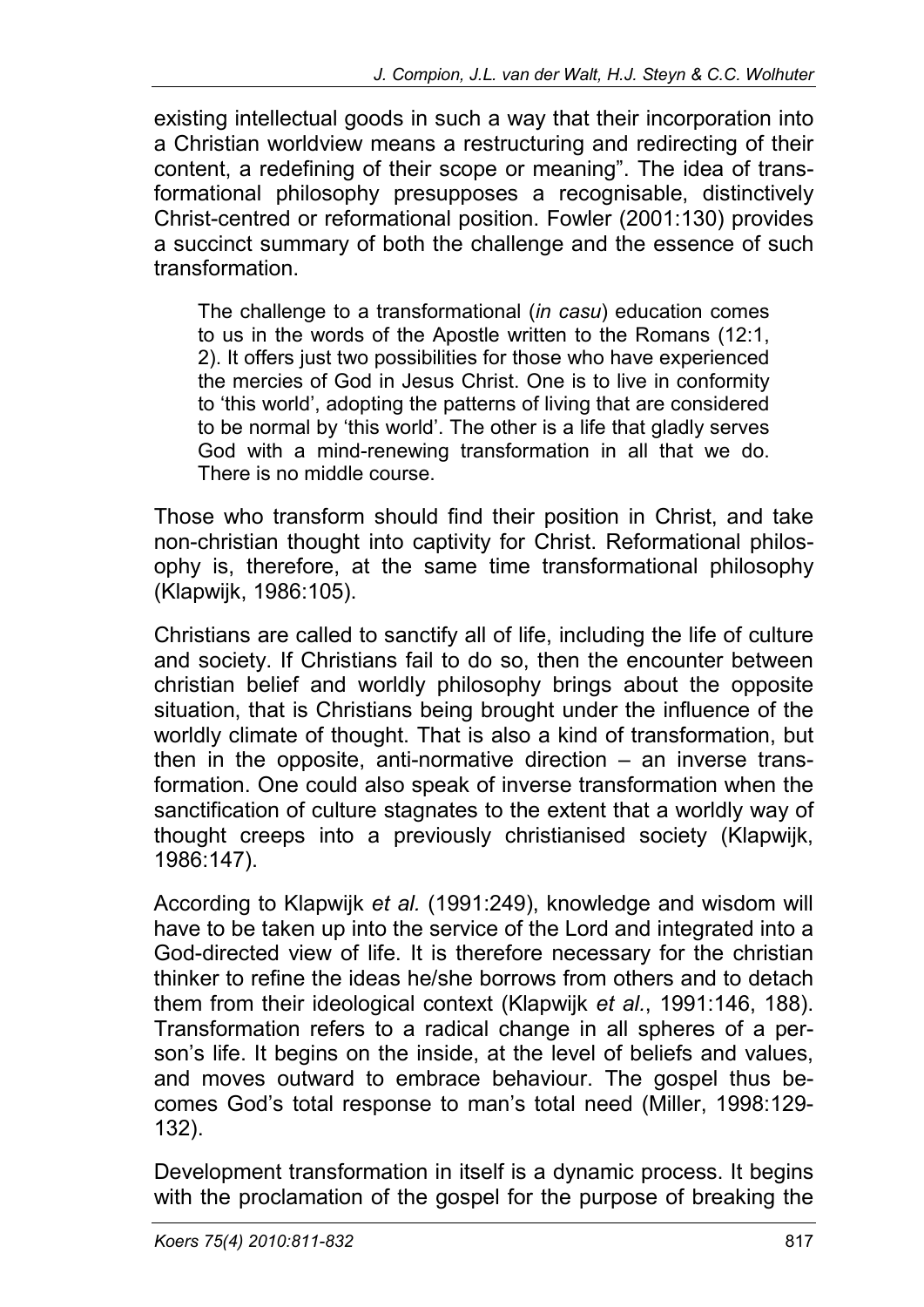power of sin and death. It then involves the exchange of lies for the truth (repentance) and death for life (regeneration). God intends that whole cultures be reformed. Discipling a community therefore implies laying kingdom principles and a Christ-centred life- and worldview as the new founding order or ethos of a culture. It is the renewal of the mind by instilling in it the mind of Christ (Miller, 1998:67).

Different life- and worldviews lead to ideas that have consequences for the transformational development and education of developing communities (Van Niekerk, 1993:5-11). The key to transformation, therefore, seems to lie in the mindset or life- and worldviews of people, in which their education plays no minor role. The spiritual realm impacts the physical realm at the level of culture. The life- and worldviews of people do not only determine how they see the world, but more importantly determine the kind of societies, communities and education systems that they build. Life- and worldviews and the resulting cultures have an effect on transformational development (Miller, 1998:33-49).

According to Dreeckmeier (2005:14), life- and worldviews can be categorised according to the following continuum:

| Animism                          | Christ-centred                  | Secularism                      |
|----------------------------------|---------------------------------|---------------------------------|
|                                  |                                 |                                 |
| Ultimate reality is<br>spiritual | Ultimate reality is<br>personal | Ultimate reality is<br>physical |

Generally speaking, the traditional Lamba life- and worldview can be located in the left column of this table, and the current western secular life- and worldview in the column on the right. The life- and worldview universals or components embody convictions about God and morality (Dien, 1997:345-348), knowledge, humankind and reality/nature. It shall now be demonstrated how each of the universals can and should be transformed for the purpose of effecting a total life- and worldview transformation towards a Christ-centred/reformational/biblical perspective. In each case, we outline the Lamba living in the Masaiti region's traditional (syncretistic) view and then demonstrate how it can be transformed.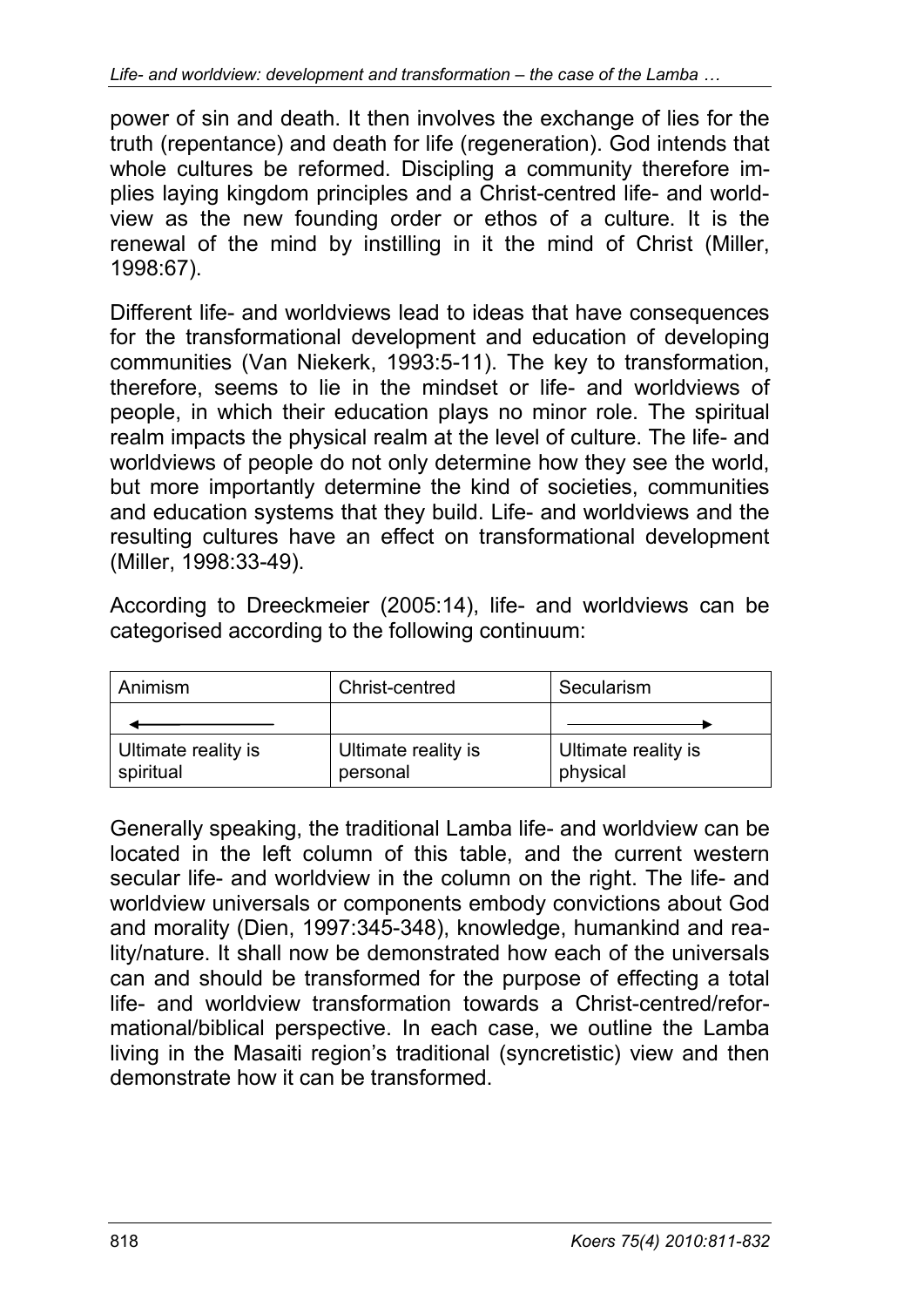### 5. The current life- and worldview of the Masaiti community

### 5.1 View of God and of morality

The Lamba traditionally believe that man and nature were made by some spiritual being (high god) known as Lesa who came to the earth in the beginning under the name of Luchyele. He is invisible, manifests himself in long dead ancestors (reincarnated) and in the form of trees, snakes, rocks and so on. God is spirit and lives in heaven and does not relate to people (Doke, 1931; 1970:31, 225). After birth, babies receive charms or tattoos in order to protect them from the spirits. A spirit returns to the superior spirit (Lesa) who allows it to hover in the sky. The Lamba believe in spiritual healing by ancestors, in good spirits protecting people from dangers like witchcraft, and bad spirits that cause people to become mad and eventually die. Spiritual powers exist as demons or human manifestations like *Chipimpi*. Some regard John the Baptist's head as *Chipimpi*. Spiritual powers are strong. Like that of a god, they can kill, bring rain, cause illness, love people who obey, and hate those who displease them (FCE College, 2009).

For the animist, God is impersonal. The human being is controlled by spiritual forces, whether ancestors or ghosts, gods or spirits, witchcraft or sorcery, curses or the evil eye. These forces attempt to manipulate the spiritual forces of God's world to discover its secrets in the hope of personal benefit through sacrifices. These motivations are alien to the mind of God, according to Van Rheenen (1991:5- 11). When confronted with evil, animists typically ask questions like: "Who has caused this affliction to come upon us?" Animism denies the sacredness and significance of human life (Van Rheenen, 2003:1-7). While denying the sacredness of life, secularism affirms, without reason, that man is good, and that right and wrong should be gauged situationally (Miller, 1998:184).

The Christ-centred view is relational. It sees God as the triune, almighty Creator and Sustainer of the universe (Dreeckmeier, 2005: 34). Morals are seen as expressions of the character of God (or the idol) that one serves (Miller, 1998:129-132). Christians believe that evil exists by invitation on personal, natural, and moral levels. Wolsterstorff (1980:34) summarises the ultimate Christ-centred moral law as: "You should love your neighbour as yourself".

The way the Lamba relate to God determines their morality, values and behaviour for development. One cannot have physical develop-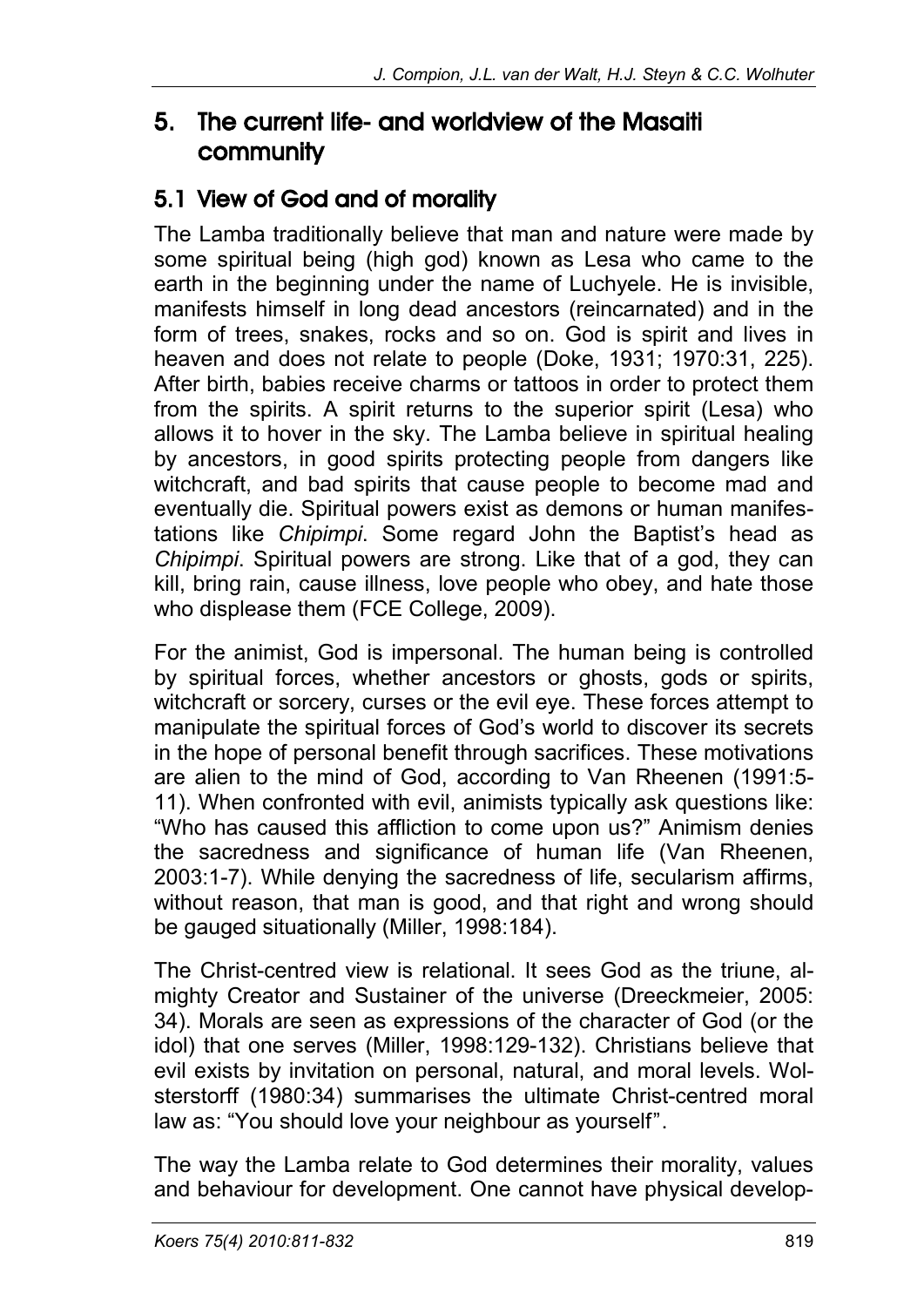ment without moral development, because the universe is ultimately moral. The degree to which this insight into the transformation of mind and ethos is mastered, determines to which extent the Masaiti community is encouraged to proceed on the road of community development and transformation. According to Colsen (1999:16), no transgression of moral law is without painful consequences. A society should therefore identify evil in order to overcome evil. The more lies that remain imbedded in a culture, the more hostile its social environment will be to development (Miller, 1998:176).

The human conscience is a critical part of moral law. Through the Holy Spirit, the Masaiti community should fortify their personal lives against moral evil, challenge the dominion of personal evil, and fight against the ravages of physical evil. This can be effected through feeding the hungry, clothing the naked and setting the oppressed free (Miller, 1998:129-132). An education system that strives to impact the Masaiti community will have to take a strong stance on Christ-centred morality.

### 5.2 View of knowledge

The view of knowledge does more to shape development, prosperity or poverty than does the physical environment. This applies if a community's worldview encourages the belief that

- humans desire to know and understand the world around them: and
- the universe operates according to a pattern of created laws.

When these factors are in place, it will impart knowledge, skills and attitudes that are linked to ideas of progress and transformational development (Harrison, 1985:6).

According to Doke (1931; 1970:148), the Lamba traditionally believe(d) that everyone dies because of witchcraft. They append charms to the body of the deceased so that a good spirit will follow the bad spirit that caused the death. Spirits supposedly control life, death, curses and blessings and cause disease, hunger, divorce, barrenness and blindness if angered. When someone falls ill, the *umalaye* (traditional healer) is sent to diagnose not the illness, but its cause and to prescribe treatment for its elimination (Doke, 1970: 177). After recent visits to areas in the community, FCE community workers reported that some people accepted medicine from the hospital, but also performed rites with medicine to pacify the spirits.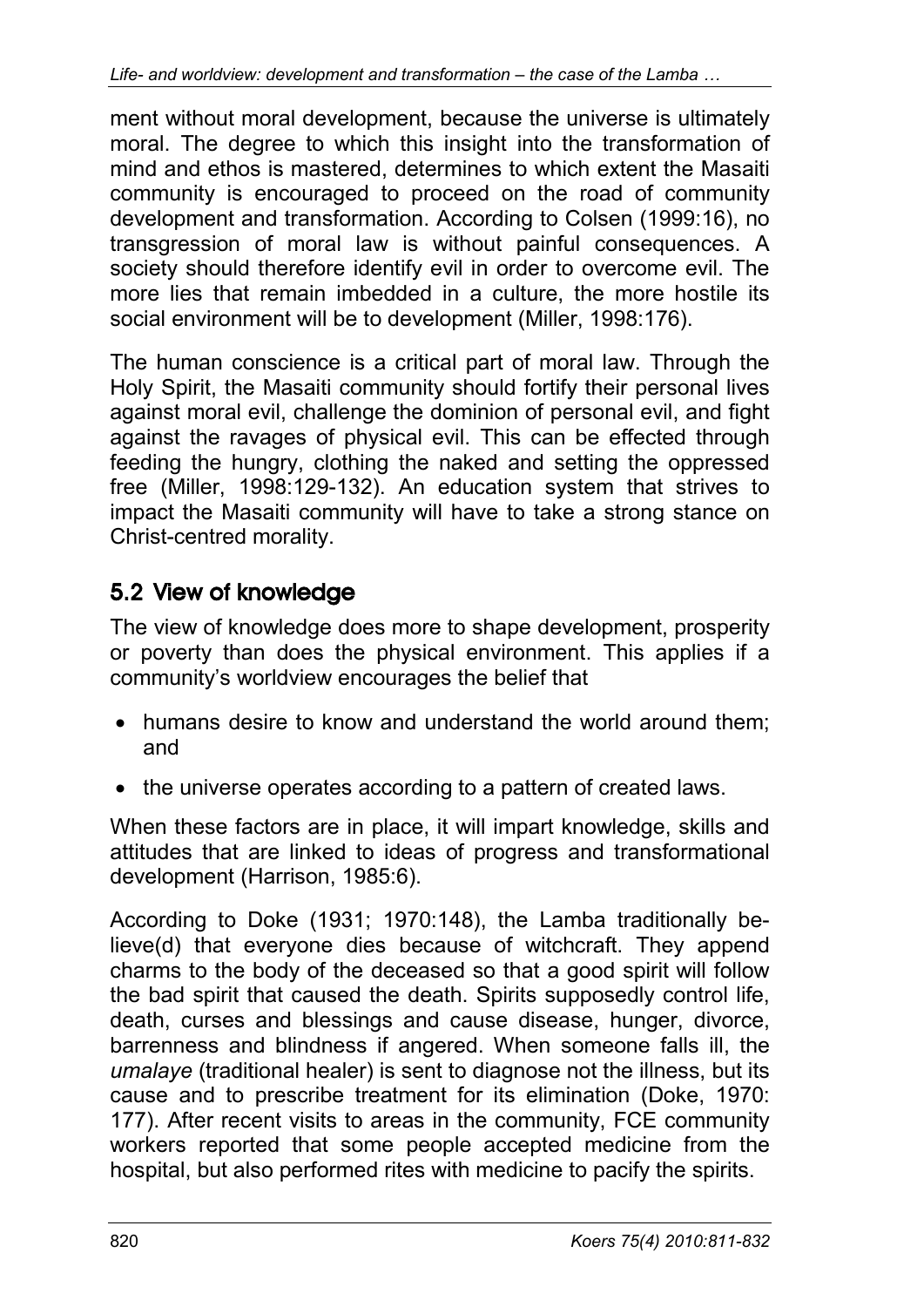Animists deify and worship nature and do not regard it as an object to be studied. They believe that knowledge is unknowable, hidden or attained through states of mystical consciousness (Dreeckmeier, 2005:34). Secularism denies the existence of absolute truth, and holds that truth, if it exists, remains unknowable. Knowledge according to secularists is what human senses can perceive and can only be gleaned through the scientific method (Ward, 2005:510; Miller, 1998:68, 117, 229).

The Christ-centred view holds that man lives in an intelligible universe where truth is real, knowable, and humans are fully justified in developing their god-given spirit of discovery and learning. God's natural laws reflect his will. Truth exists, because He exists and has revealed it by his works and words. The mind of Christ, a preexisting intelligence which lived before human beings, provides the foundation for human reason. God has given man the ability to discover the design behind nature (science) and to apply these laws (technology) in attacking the ravages of natural evil, the "thorns and thistles" (Miller, 1998:100, 209; Nature Publishing Group, 2007:761). According to Van Brummelen (1988:89), this true knowledge and empirical evidence, becomes the "ladder" by which man's faith in God the Creator "climbs higher and higher".

The view of knowledge that the teacher and community worker hold will determine the type of programme they implement in the Masaiti community. Transformational development is based on knowledge and attitudes towards learning that ultimately reflect one's behaviour, speech, family and handiwork. Educationists' outlook will determine which educational programme and resources are chosen for unfolding this reality to the Masaiti community (Mechielsen, 1980: 41). The Lamba of the Masaiti region must be given the opportunity to know and study the world around them and to develop and utilise their god-given spirit of discovery.

### 5.3 View of the human being

Educational systems and policies bear the unmistakable imprint of thoughts in the way one views others and interacts with them (Van Brummelen, 1988:87). At birth, or soon thereafter, many children in the Masaiti community receive the so-called "spirit name" of a reincarnated spirit of a deceased relative. Whenever a married person dies, the spouse secures life by marrying someone of the same family (Doke, 1931; 1970:146, 193). If a new baby is born at this time, the deceased's name is given to the baby so that the person may continue living in the baby.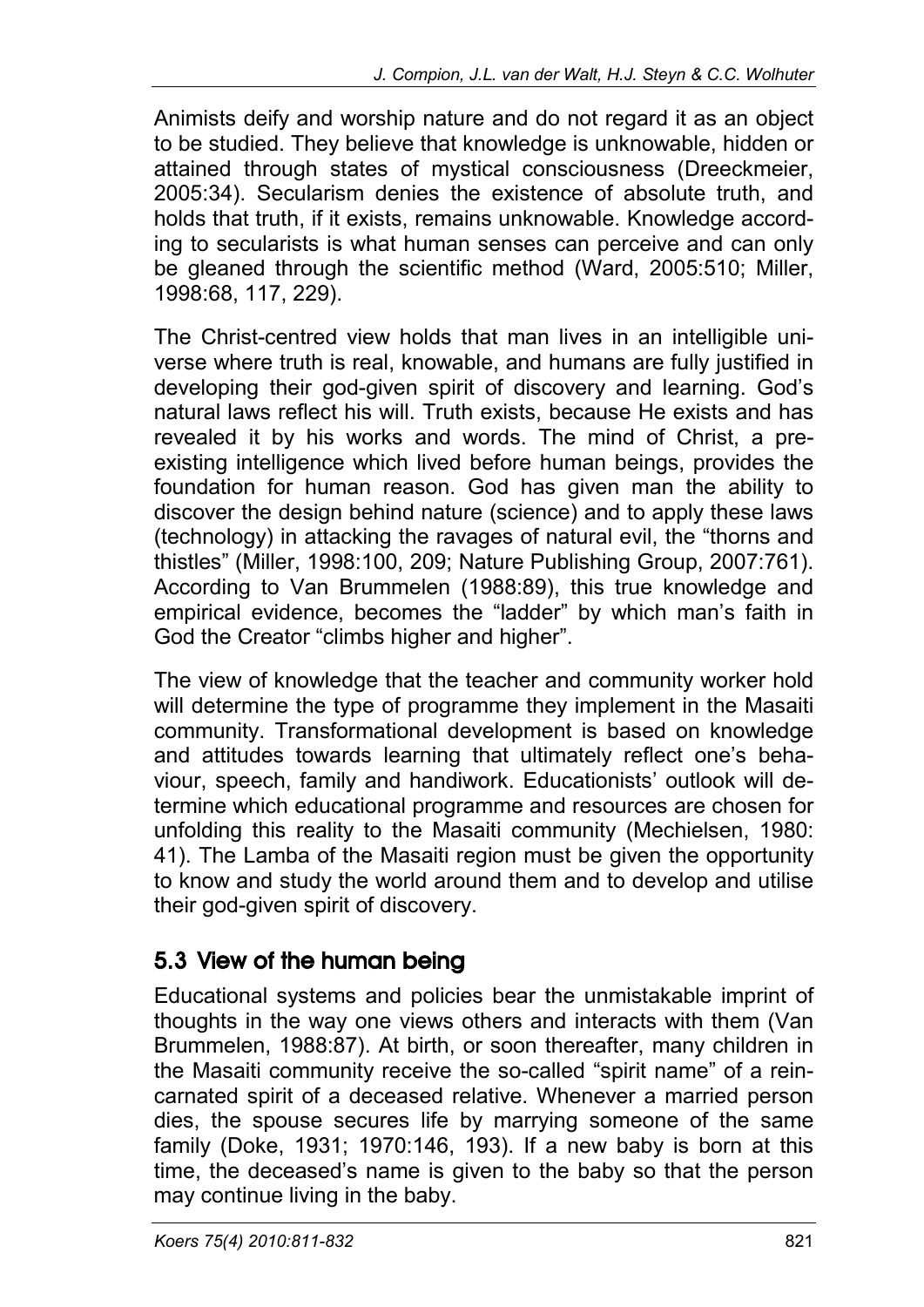According to the Lamba, people are neither good nor bad; their deeds make them good or bad. Some believe that dead people can see, hear, walk and speak and therefore get hungry, tired, lonely, angry and frightened (FCE College, 2009).

The Christ-centred life- and worldview holds that male and female do not exist in isolation and are created by God as relational beings. Humanity was created by/through the Word of God (Gen. 1 & 2). Even in unbelief man does not escape this God-relationship as the fundamental condition for his/her existence. The Christ-centred view purports that the shortcomings in the human being's present life is due to sin. Christians know that their sinful position is not the final word about man, but that God's redemption in Christ is. This calls us to an educational practice that is integral to a whole and undivided life where Christ is Lord (Fowler, 1987:1-5).

### 5.3.1 Individualism and collectivism

For the animist, self-identity is only realised through communal identity (Chike, 2008:224). The human person is not an autonomous individual, but a social being whose personal identity is inseparable from that of the community (Edgell, 2007:53; O'Donovan, 1992:4-5). According to Harisson (1985:8), the rigour of an effective ethical system will shape attitudes of freedom and justice which are central to several major development issues. If the members of a society expect injustice, the ideas of cooperation, stability and continuity will be undermined. Corruption and nepotism will be encouraged. Authoritarianism will negatively affect the growth of individuals and society. Mistrust in a society stunts the creation of public institutions (Harrison, 1985:8).

The secularist believes man to be the centre of the universe. The human being is tempered by the belief that reality is impersonal and purely physical. What is real in society is the individual. She/he is regarded as the seat of meaning and authority.

The above-mentioned individualist and collectivist views contradict the Christ-centred view that individuals in a society need to be interdependent in social responsibilities and interactions. A learning community should thus not be rooted in the greed of individualism or the envy of collectivism, but in contentment, which comes when people relate properly to God. The Masaiti community needs to develop trust that extends beyond the family, both in economic and educational development (Van der Walt, 1991:64, 66).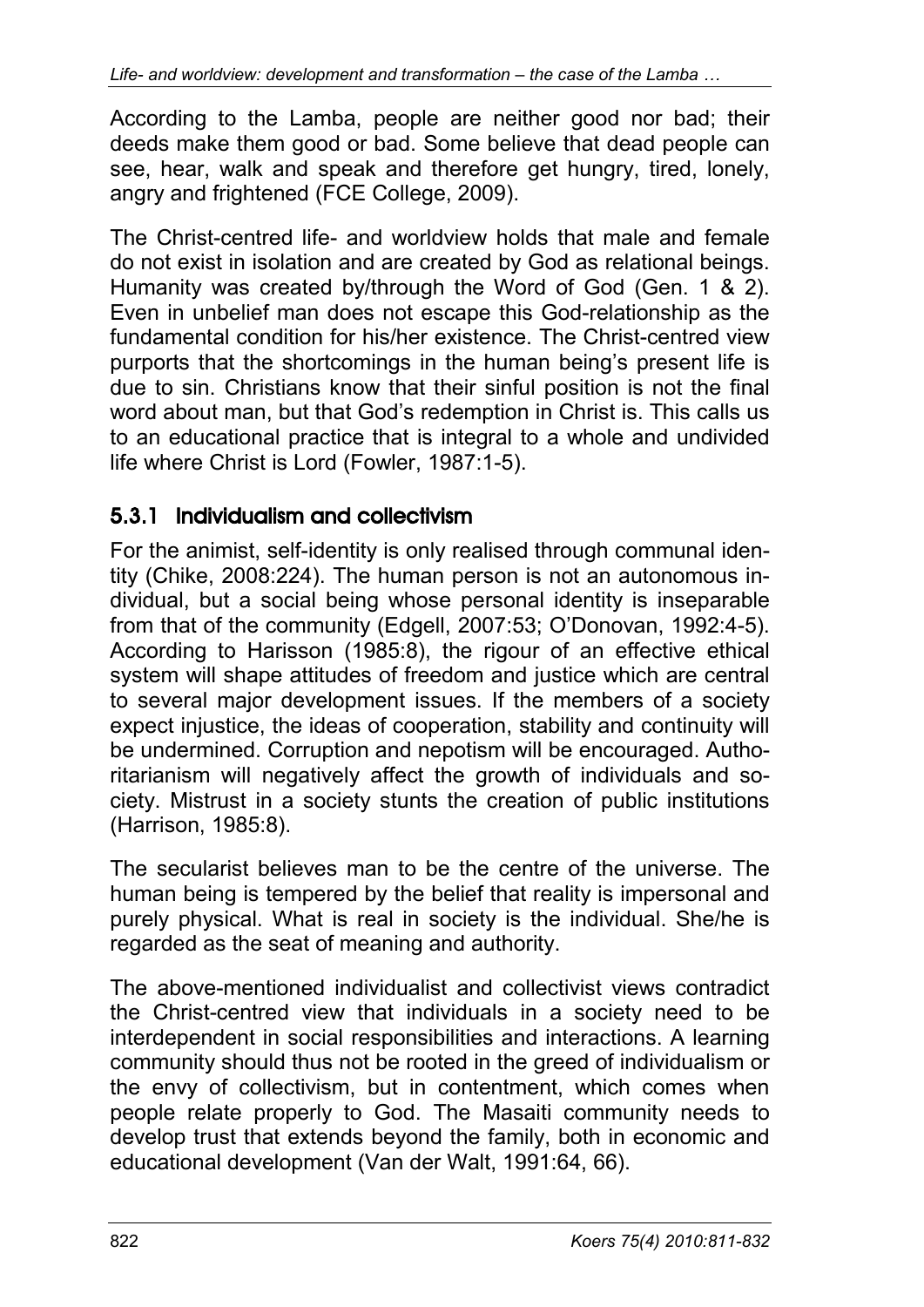### 5.3.2 Human beings' relation to economics

In the animist context, personal initiative and independent action unknown to ancestors are discouraged, for they might arouse envy. From a Christ-centred view stewardship means to administer households (the Greek *oikonomia*, the root of the word "economics", literally meaning "household"); to "fill the earth with the knowledge of the Lord". Here economics is stewardship; the human being is placed in a position to exercise dominion over nature, to cultivate and develop it (Miller & Blignaut, 2004:4-10).

Both servanthood and authority are central to our humanness. We may not rule the earth as we please, because we do not own God's kingdom (Walsh & Middleton, 1984:59, 157). Secular societies have reduced people made in his image to consumers and producers of the products of industrial and post-industrial society. Work is no longer a sacred task. According to the Christ-centred view, the Masaiti community should be placed in a position to exercise stewardship with servanthood and obtain a balanced view of development and progress.

### 5.4 View of reality

### 5.4.1 General principles

The Lamba believe in a spiritual reality; their concept of material existence is very vague (Doke, 1970:222-228; Chike, 2008:222). The physical world is just an illusion; it is animated by spirits (Van Rheenen, 1991:15-30). The *imipashi* (spirits) were originally left by Lesa to care for and help people as earthly beings. Traditionally the Lamba strongly believe in witchcraft (*ubufwiti*) and fear it. Previously, every death was accredited to witchcraft (Doke, 1970:302-305). There is also a dynamistic belief in *ubwanga* (spiritual weapon) where certain preparations, charms, medicines, actions and words can bring protection (Holmgren, 1998:21). To keep the spirits happy and to protect the harvest, charms are still buried in fields (FCE College, 2009).

### 5.4.2 View of time

According to biblical standards, time can be wasted, but animists believe that time is without limit and value, and therefore cannot be wasted. The animist is enslaved to the past, unable to see present opportunities or to plan for the future. This outlook has negative consequences for economic development. Secularists say that time is money. Their goal is not quality relationships, but material affluence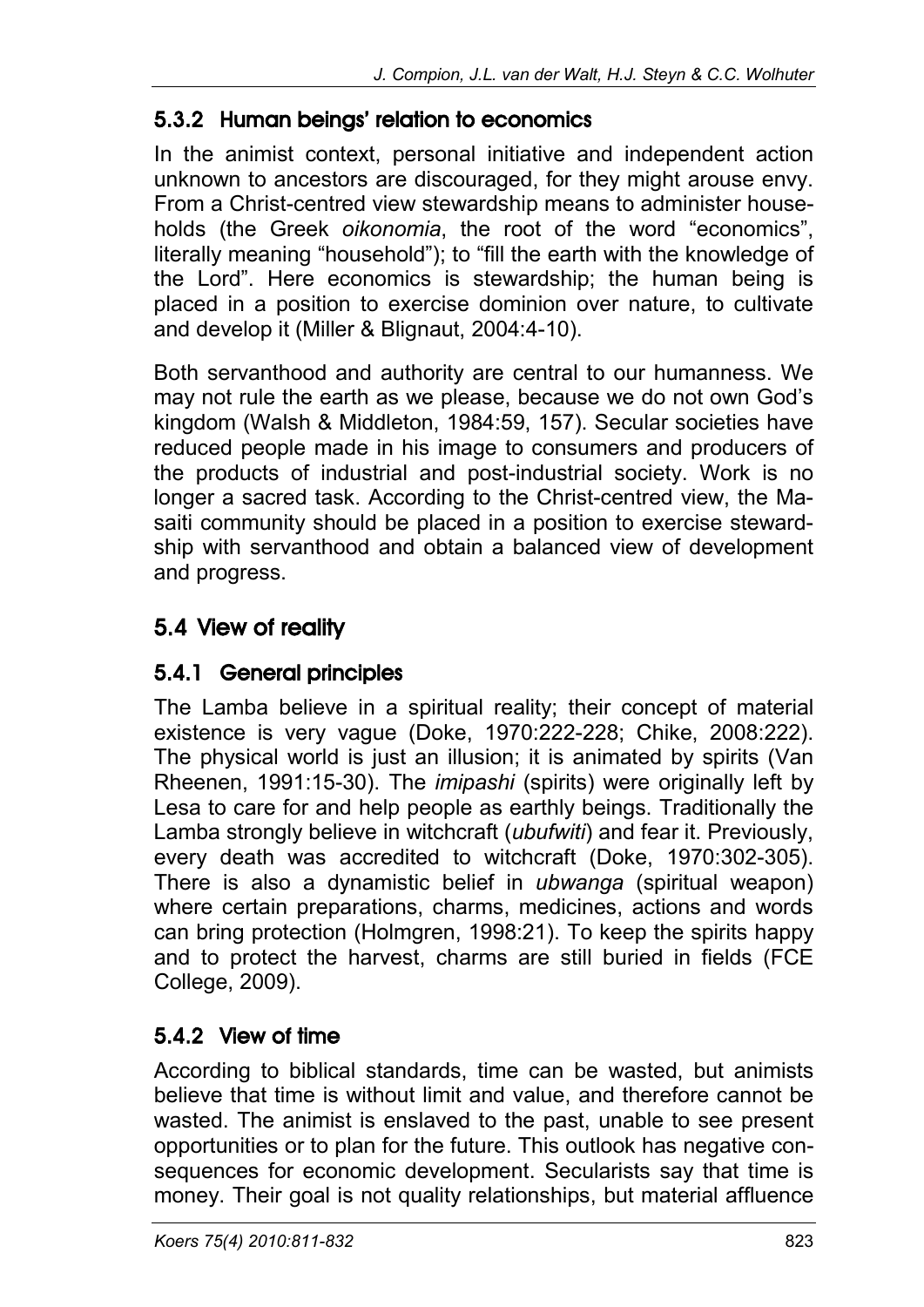(Miller, 1998:186, 248-274; Chike, 2008:225). With this warped secular view of time, change becomes a hollow substitute for progress, devoid of moral purpose and growth. True growth/progress is the synthesis of change and continuity. Where there is no continuity there is no growth or progress.

### 5.4.3 The use of land

Animists regard themselves as inseparable from the land – it is a friend to pass on to their descendents. It provides food, security and shelter and is a source of identity and self-respect (Walsh & Middleton, 1984:27-28). According to the secular view land can, like food and clothing, be owned, bought, sold and exploited as a market commodity.

The transformational development of the Masaiti community is about discovering and exploring God's world, and not merely helping people to survive. It involves utilising resources, not redistributing scarce ones. The economist Schumacher (as quoted in Miller, 1998:148) states, "Study how society uses its land, and you can come to pretty reliable conclusions as to what its future will be". We may indeed ask why so many Masaiti land owners are still caught up in poverty.

### 5.4.4 Poverty

Miller (1998:67) alleges that physical poverty is rooted in a poverty mindset, a set of ideas held corporately that produce certain sets of behaviour. Such behaviour can be institutionalised into the laws and structures of society (Silvoso, 2007:116). Brookes (quoted in Miller, 1998:115) states that wealth is not physical, but metaphysical. Miller and Scott (2005:31-38) assert that those with a poverty mindset see the world through poverty spectacles. In animism, man is dominated by nature, and a fatalistic mindset often affects social responsibilities, which are viewed as omnipotent (Van Rheenen, 1991:51- 55). People and their actions tend to say, "I am poor and always will be poor", or "I am poor because others made me poor". An animist believes him-/herself to be a victim of external circumstances like exploitation, oppression, and many nameless powers. "The bus left me behind" – not "I was too late for the bus" (Scarborough, 1999:3).

Van der Walt (1991:14, 17-18) avers that a poverty mindset can also affect Christians, in their case often because of Greek dichotomous thinking which divides the universe into the spiritual realm, viewed as sacred, and the physical, viewed as profane. Their lives are di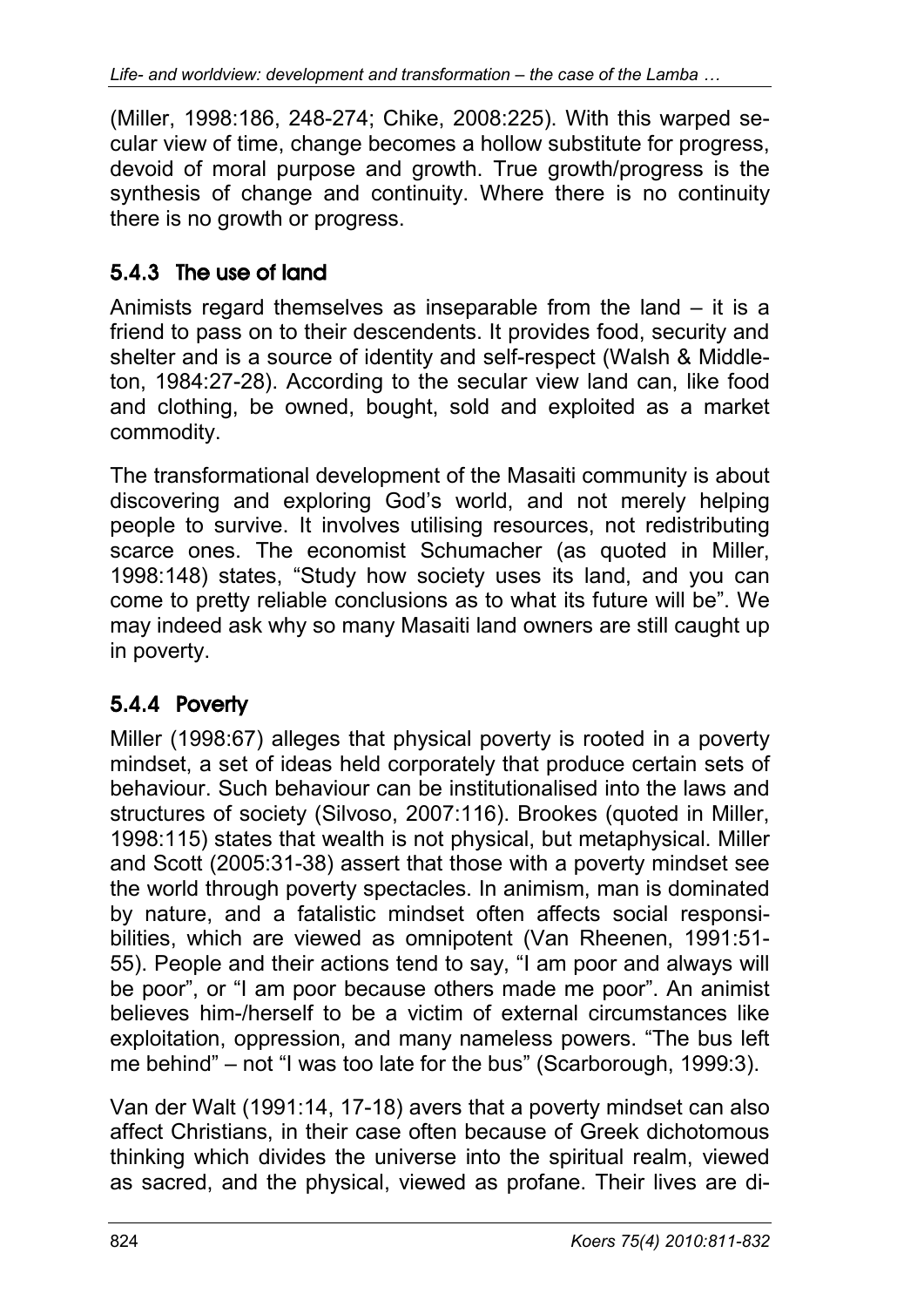vided into compartments: the "religious" (what they do when attending church or Bible study) and the "secular" (their jobs, recreation and education). In contrast, a radical Christ-centred view encompasses all of life and Christ's kingship is acknowledged in all cultural activities (Walsh & Middleton, 1984:64).

Every culture, according to Walsh and Middleton (1984:39, 54), has its own set of blinkers that prohibit people from seeing reality in totality. Teachers and community workers therefore need to explore the cultural realities that shape the Masaiti community's thinking and actions. The crucial question is whether the life- and worldview of the Masaiti community is consistent with reality, otherwise it will resist the biblical vision as well as every effort to bring about community transformation.

## 5.4.5 Labour

For animists work is a curse and a survival tool (Miller & Blignaut, 2004:3). They believe that prosperity depends on manipulating and propitiating envious spirits and people (Scarborough, 1999:2). According to Batchelor (1993:1-12), government assistance for the poor is counterproductive, because it discourages work incentive.

Work, according to a Christ-centred view, is not a separate but an integral part of life. God is at work in the world, therefore He calls people to participate in building his kingdom through work (Walsh & Middleton, 1984:155, 164). Secularists do not have vocations, merely "jobs" viewed in economic terms. Work becomes a means to an end, but a vocation (calling) forces the eyes of the faithful towards the future (Harrison, 1985:6).

Since the life- and worldview of the Masaiti community explains reality only through spiritual forces that demand obeisance from humans, it tends to nullify the need for reason, planning ahead, working hard, wise use of land and progress in education. Transformation of their attitude towards work will, however, bring about a change in their future perspective on life, which in turn will become a stimulus for community development.

### 6. The transformation of the life-view of the Masaiti community

A positive degree of transformational change has already taken place among the people of the Masaiti community (Els, 2009; Holmgren, 2009; Mushili, 2009; Pensilu, 2009). Despite this, many en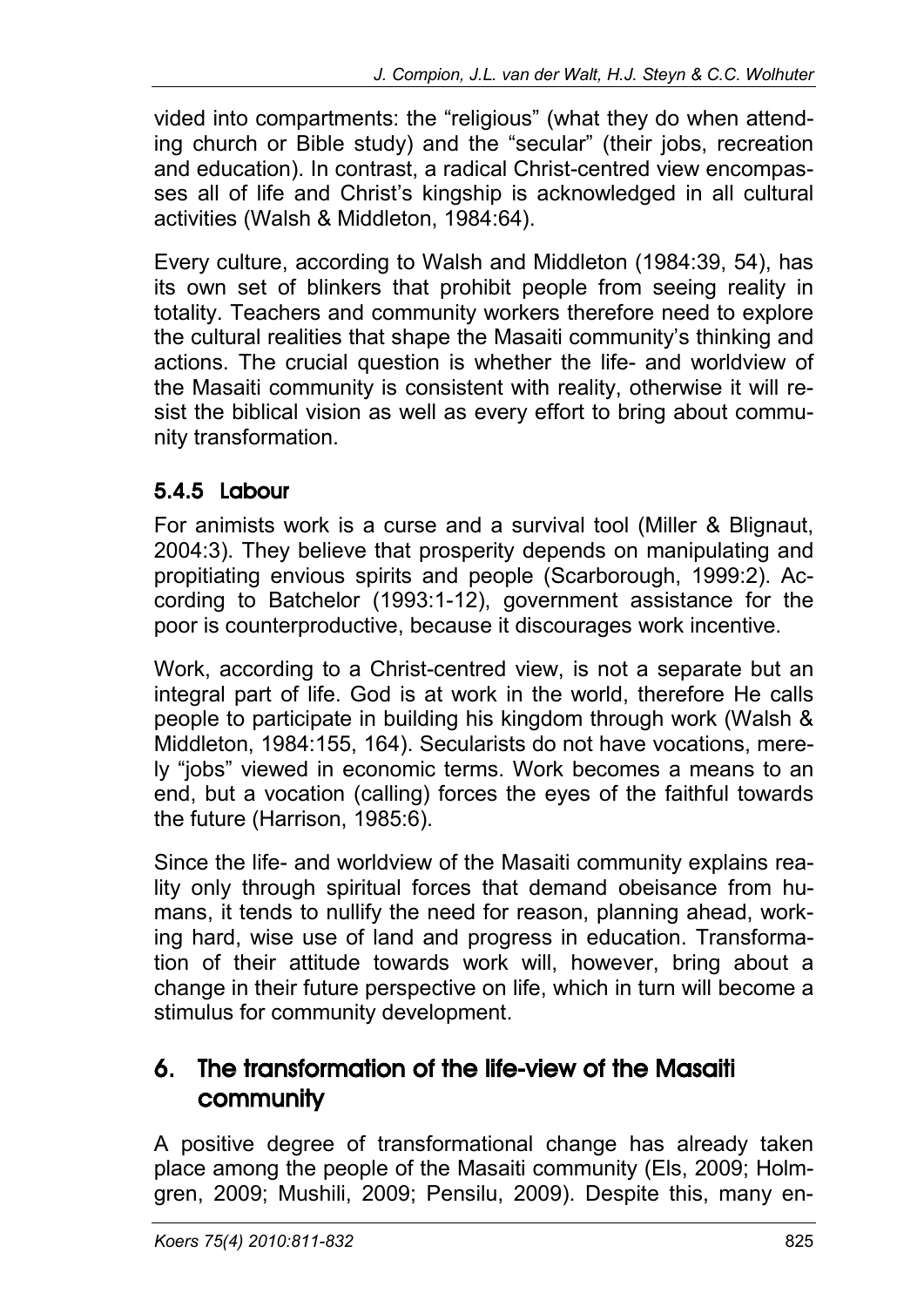trenched views and beliefs have yet to be traded in for full and lasting transformational development in the community. According to Paramount Chief Mushili (2009), the Lamba view of God and morality has indeed undergone a measure of change. Witchcraft currently does not have as strong an influence on the Lamba as in the past. Approximately 75% of the Masaiti community still believe in, and are influenced by spiritual powers and believe God to be invisible and impersonal. The church has brought a substantial amount of freedom to the area, but religious denominationalism has also caused division within villages. In the process, both animist and western-type secular thinking have become integrated with Christianity. Though people have become more aware of the living God, and place less emphasis on traditional gods like *Chipimpi*, what is considered wrong in the community is generally still determined by the community (not God, the Bible or even other individuals). Some people honour the Word of God as the final authority on moral issues. Approximately 75% to 85% of the Masaiti community go to church, but are now affected by a dualistic (syncretistic) worldview. For instance, some church people still believe that God gives spirits charge over life, death, curses and blessings (Els, 2009).

Transformation of the Masaiti community's view of the human being is signified by increased freedom to express personal views, showing less respect for authority, and a growing tendency to follow an undisciplined lifestyle (Els, 2009). Despite this, Chief Mushili (2009) attests to a positive change in the behaviour of the Lamba in that stronger relationships have been formed among the people as the affects of fear of witchcraft wear off. Christianity has brought about some specific changes in cleansing practices and in the initiation rites of girls. Some are still jealous when others do well or take the initiative, but in Pensilu's (2009) view it is happening less today than in the past, because of people's desire to develop. Generally, in the past, people showed greater cooperation. Nowadays there is a stronger move towards individualism where people want to "do their own thing". The reason for this might be the influence of the western-type state education system (schools) and the media.

The way people view the concept of time, shows that the past is still disproportionably important to them. This may result in a lack of purpose. Others have come to realise that time is valuable.

Trust in spirits is still part of the Lamba's reality. There is consensus that poverty in the area is a direct result of the fear of witchcraft: "Hard work can lead you to the grave". People tend not to utilise their god-given resources and abilities, and rather wait for external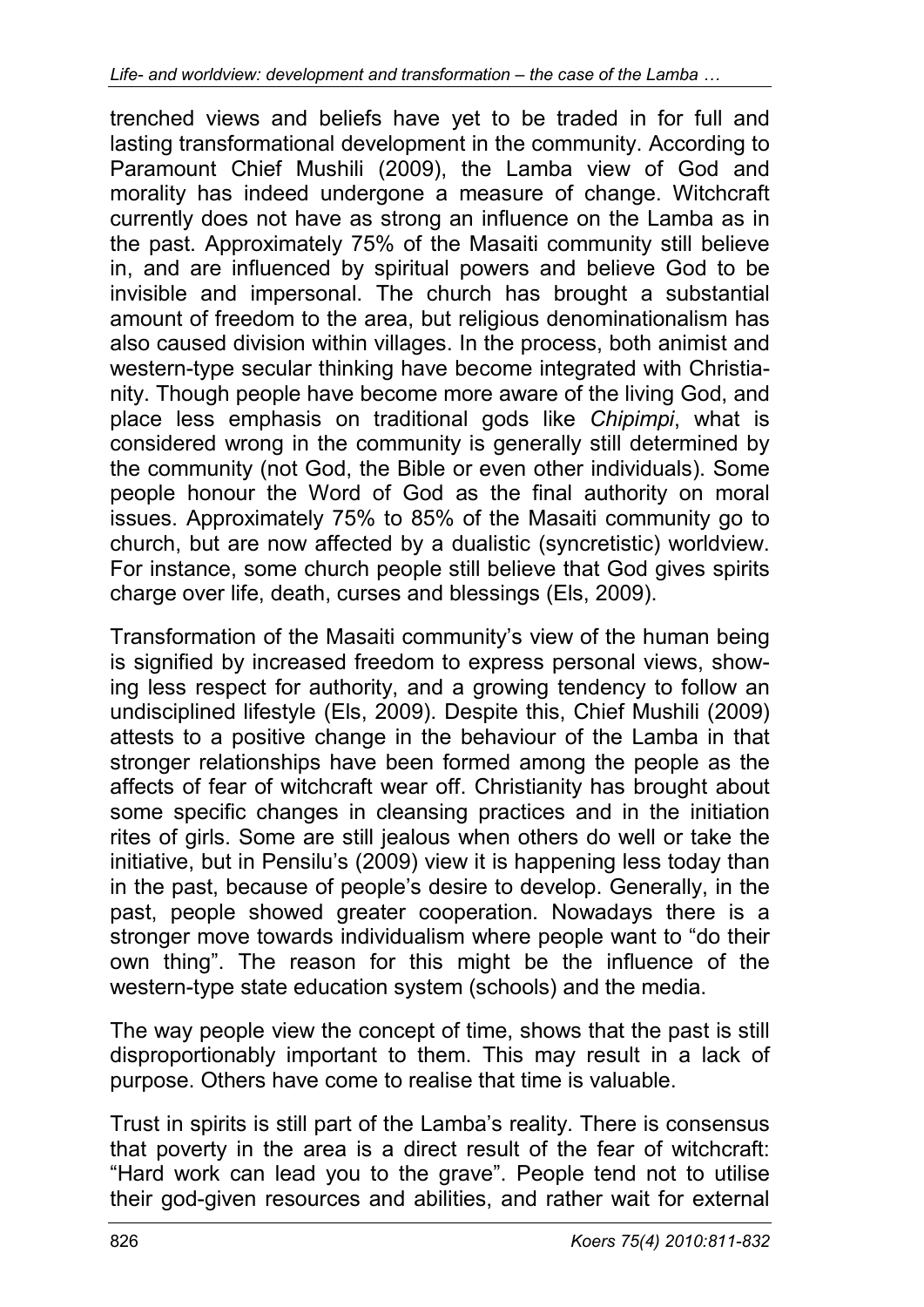help (in the form of foreign aid). Theft has also increased over the last two decades. All of this impedes the process of development among the majority of the Masaiti community. Because of witchcraft, people are often afraid to reveal the identity of thieves. Many members of the Masaiti community work hard in their struggle for survival, but many others are affected by laziness and a spirit of hopelessness (Pensilu, 2009). Hard work does not always show the desired results. The people of the Masaiti region generally concede that physical development has occurred in the area due to the provision of more schools, clinics, church buildings and more food in recent years. Land is still seen as a form of security. The saying among the local people is still that land is "like the breast of a mother"; one keeps on feeding from it (Pensilu, 2009). Recent years have also been characterised by land issues and skirmishes between villages (Mushili, 2009).

Inverse life- and worldview transformation has unfortunately also occurred among the Masaiti people. Many seem to adhere to the western-type secular view that the human being is in charge of his/her own destiny, and that the individual is more important than the community. A notion has also been developing that if people have jobs all their problems will disappear. People have become more materialistic, and money has become a bone of contention. According to Holmgren (2009), a "receiving" mindset has taken hold, and family structures have been breaking down as a result of higher rates of immorality, especially due to alcohol abuse. Living conditions have also been affected by a lack of food production. Natural resources are becoming depleted and a greater dependency on chemical resources has taken root. Cultural survival skills have been lost because of the already mentioned dependency on foreign aid (Els, 2009).

The transformational role that the FCE has played in the Masaiti community is significant. Over the last thirteen years there has been a strong emphasis on the education of children through evangelisation, outreach and ministry, the establishment and implementation of child stimulation programmes, and initiatives such as Christ-centred school education (Chibuye, 2010). All of these initiatives have led to improved behaviour among village children. They play more instead of sitting around passively, their spontaneous singing is often heard, and so forth. As far as food production is concerned, an improvement is evidenced by the decrease in hunger in many villages. Planning has also improved. Skills training has meaningfully impacted the community. There is also a greater unity among the churches in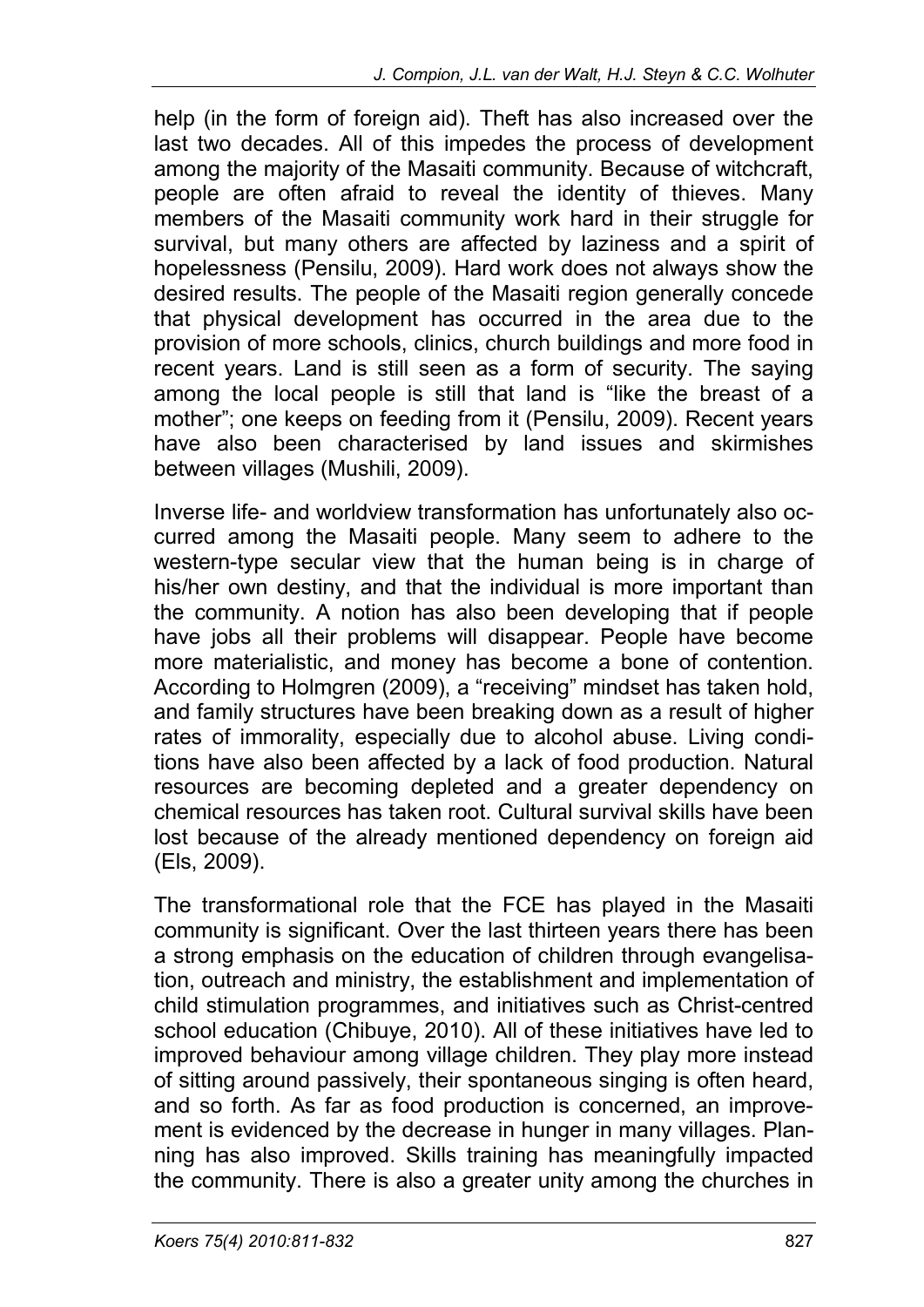this area. The FCE seems to have played a significant role in the training and bringing together of pastors from different denominations through the establishment of a pastors' fellowship. There is also an improvement in the mindset of the people – it has become more biblical. The Masaiti community seems to study the Word more systematically than ever before (FCE, 2005).

## 7. Discussion

Over the past 100 years or so, since a christian life- and worldview was introduced by missionaries to this area, many changes have taken place among the people of the Masaiti region. The gospel has been bringing light to them. Fear of witchcraft practices has been dissipating. Many physical changes have also occurred in the area. People nowadays view things differently. However, when it comes to the life- and worldview – the deep questions about who God is, who the human being is, how we should look at nature – many old beliefs still remain untransformed. A total belief system change that would culminate in total cultural transformation is still to take effect. Changes in practice will result in lifestyle changes. The people of the Masaiti region have unfortunately also been developing a (typical western-type secular humanist) divide between belief and behaviour. They have not yet reached the stage where belief dominates the core of their existence and resultantly becomes personalised into a relationship of trust, a condition where a person's values will change and behavioural acts will become a reflection of that trust (Holmgren, 1989:17).

The life- and worldview transformation of the Masaiti community demands that kingdom principles and a Christ-centred life- and worldview be accepted as the new founding order or ethos of the culture. These should not be a mere spiritual layer of Christianity laid over an animistic and secular life- and worldview, that is to say syncretism. As stated above, transformation refers to a radical change in all spheres of a person's life (Van der Walt, 1991:14). Transformation begins on the inside, at the level of beliefs and values, and then moves outward to embrace behaviour and mindset. The transformation of animistic, secular and/or syncretistic thought can only be accomplished responsibly through reinterpretation within the context of a Christ-centred life- and worldview. Effective educational communities have teams of teachers whose life- and worldviews determine the purpose of schooling and the nature of learning.

The FCE mini-education system seems to be contributing towards the transformation of the Masaiti community through the Christ-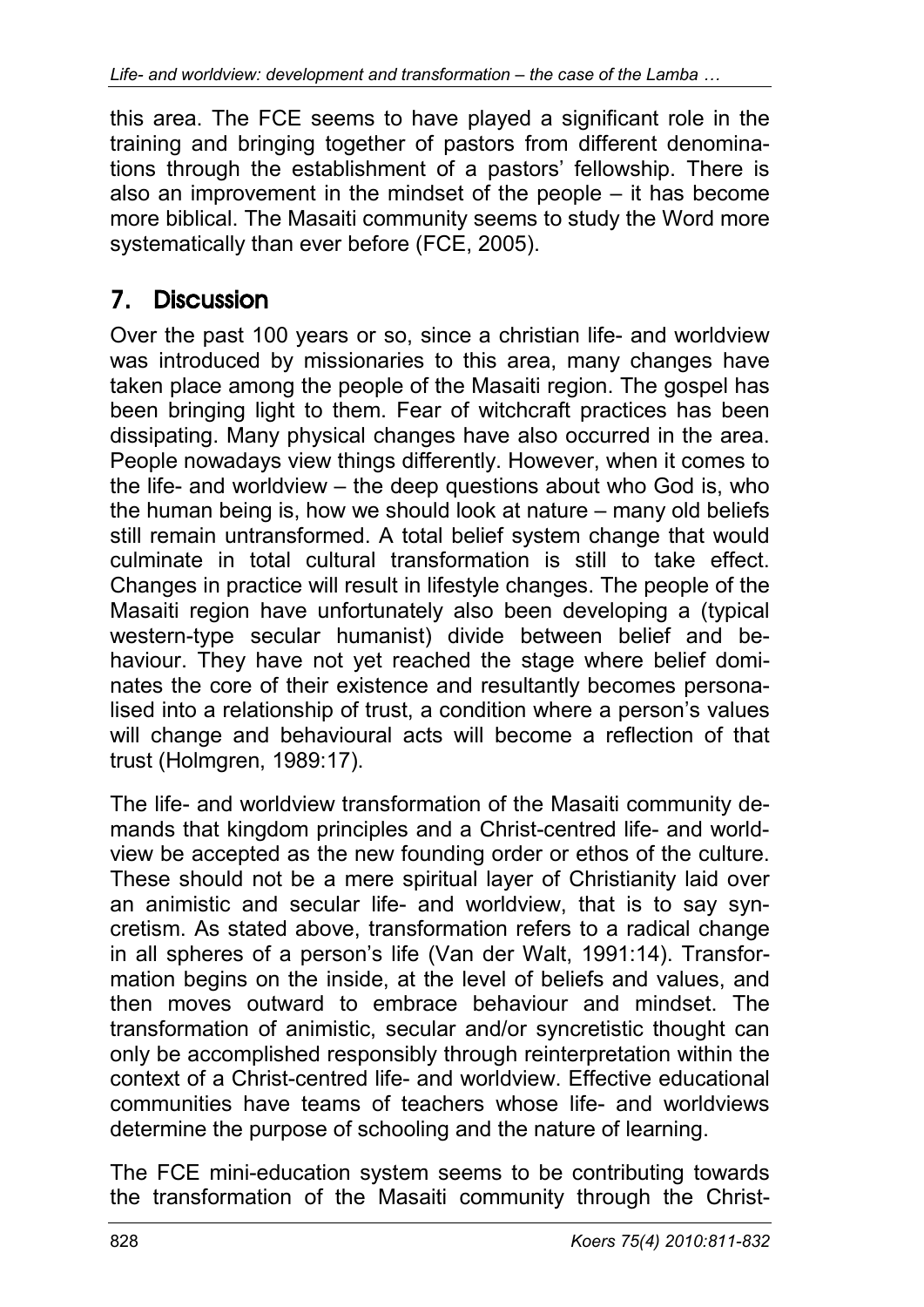centred life- and worldview that it propounds. This work is presently being channelled through its Training College, its Community Training Centre and the activity centres among the people of the Masaiti community. Despite the work done by the FCE, the life- and worldview of the people in the Masaiti region needs further, significant, and mind-renewing transformation in order for new perceptions of reality and community development to be brought forth (cf. Karecki, 1998:316).

### 8. Conclusion and recommendations

The discussion above has vindicated the proposition presented in Section 2 that the current syncretistic life- and worldview of a community such as that of the Masaiti region of Zambia can indeed be transformed to a truly Christ-centred life- and worldview. This can be done by taking cognisance of how that community currently expresses itself in terms of each of the universals or components of a life- and worldview, and then taking each of those universals/ components through a process of life- and worldview transformation.

At present, reality for the Masaiti community is still mostly spiritual. For many, the real world is still the unseen; the physical is still only an illusion, and spirits still animate everything. Truth is still hidden, irrational and mysterious. Teachers and community workers need to continue appling their Christ-centred efforts to the ideal of bringing about biblically-inspired transformation among the Lamba. The current syncretistic life-view of the Masaiti community, as described in section 6 above, should be eradicated in favour of a renewed, integrated and radically scriptural and hence Christ-centred life- and worldview. The Masaiti community should be guided to see reality as personal and relational. God created a universe of physical and spiritual dimensions, of seen and unseen worlds, and human beings should relate to both.

The discussion also supports the notion that life- and worldview transformation ought to be seen as a prerequisite for the developmental transformation of communities such as that of Masaiti. A transformational perspective is furthermore required for under-girding an effective and transformed educational strategy. The establishment of an education system based on a Christ-centred philosophy in and for the Masaiti community, seems crucial for achieving radical and total transformational development in this community.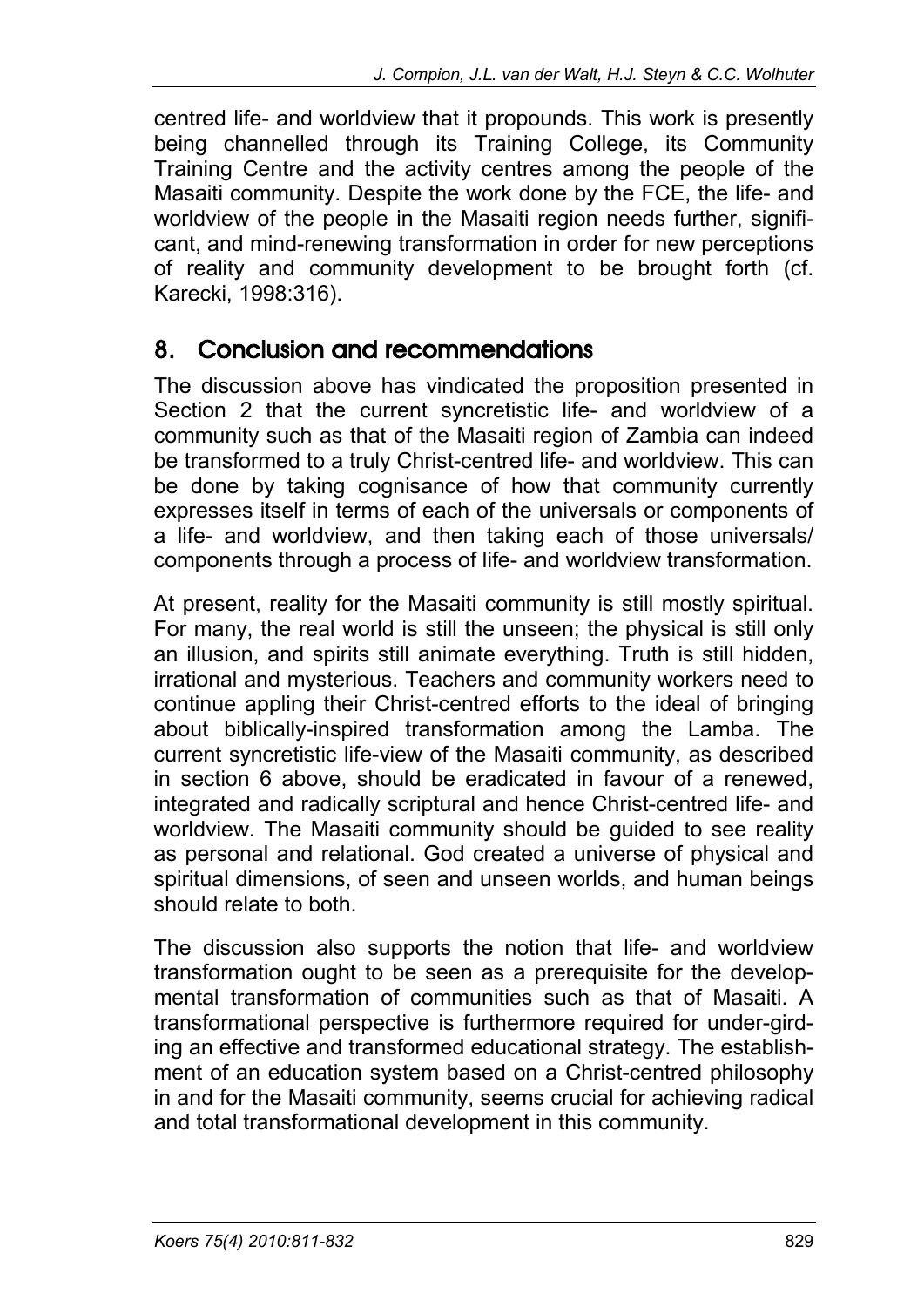#### **List of references**

- BATCHELOR, P. 1993. People in rural development. 2nd ed. London: Paternoster.
- BUFFORD, R. 2007. Philosophical foundations for clinical supervision within a Christian worldview. *Journal of psychology and Christianity*, 26(4):293- 297.
- CHIBUYE, W. 2010. Video recording on Koti ni Eden School. Masaiti, Zambia.
- CHIKE, C. 2008. Proudly African, proudly Christian: the roots of Christology's in the African worldview. *Black theology*, 6(2):221-240.
- COLSEN, C.W. 1999. How now shall we live? Wheaton: Tyndale.
- CRAFFERT, P.F. 1997 The stuff world-views are made of. *Scriptura*, 61:193- 211.
- CUNNINGHAM, J.D. & FORTOSIS, A.C. 1987. Education in christian schools: a perspective and training model. Whittier: Association of Christian Schools International.

DIEN, D. 1997. Worldviews and morality: how do they intersect? *Human development commentary*, 40:345-349.

- DOKE, C.M. 1931. The Lambas of Northern Rhodesia: a study of their customs and beliefs. London: Harrap.
- DOKE, C.M. 1970. The Lamba of Northern Rhodesia. Connecticut: Negro University Press.

DREECKMEIER, T. 2005. Educative teaching. Pretoria: CcE Books.

EDGELL, M. 2007. Afro centric christian worldview and student spiritual development: tapping a global stream of knowledge. *Journal of education and christian belief*, 11(1):49-62.

ELS, C. 2009. Interviews held from 18-20 August 2009 in the Masaiti and Mpongwe district. (Unpublished.)

FCE

*see* FOUNDATION OF CROSS-CULTURAL EDUCATION

- FOUNDATION OF CROSS-CULTURAL EDUCATION. 2005. Responses of community workers to evaluate FCE's position in the community. Masaiti, Zambia.
- FOUNDATION OF CROSS-CULTURAL EDUCATION COLLEGE. 2009. Summary of community student's assignments (2006-2009) on spiritual mindset research: transformational studies. Koti ni Eden, Masaiti. (Unpublished.)

FOWLER, S. 1987. Christian educational distinctives. Potchefstroom: Institute for Reformational Studies.

FOWLER, S. 2001. Contours of a transformational scholarship. (*In* Kok, J.H., *ed*. Marginal resistance. Sioux Center: Dordt College Press. p. 129-152.)

GRAY, J. 2009. Gray's anatomy. London: Lane.

HARRISON, L.E. 1985. Underdevelopment is a state of mind: the Latin American case. Lanham: University Press of America.

- HIGHWAY CHRONICLES. 2005. Magazine of the Foundation for Cross-Cultural Education: 17, 24 Sept.
- HOLMGREN, E.H. 1989. Signs and wonders in Africa: a biblical perspective in interaction with western missions, African independent churches and African traditional religion, with particular reference to Zambia. Lund: University Press of Lund.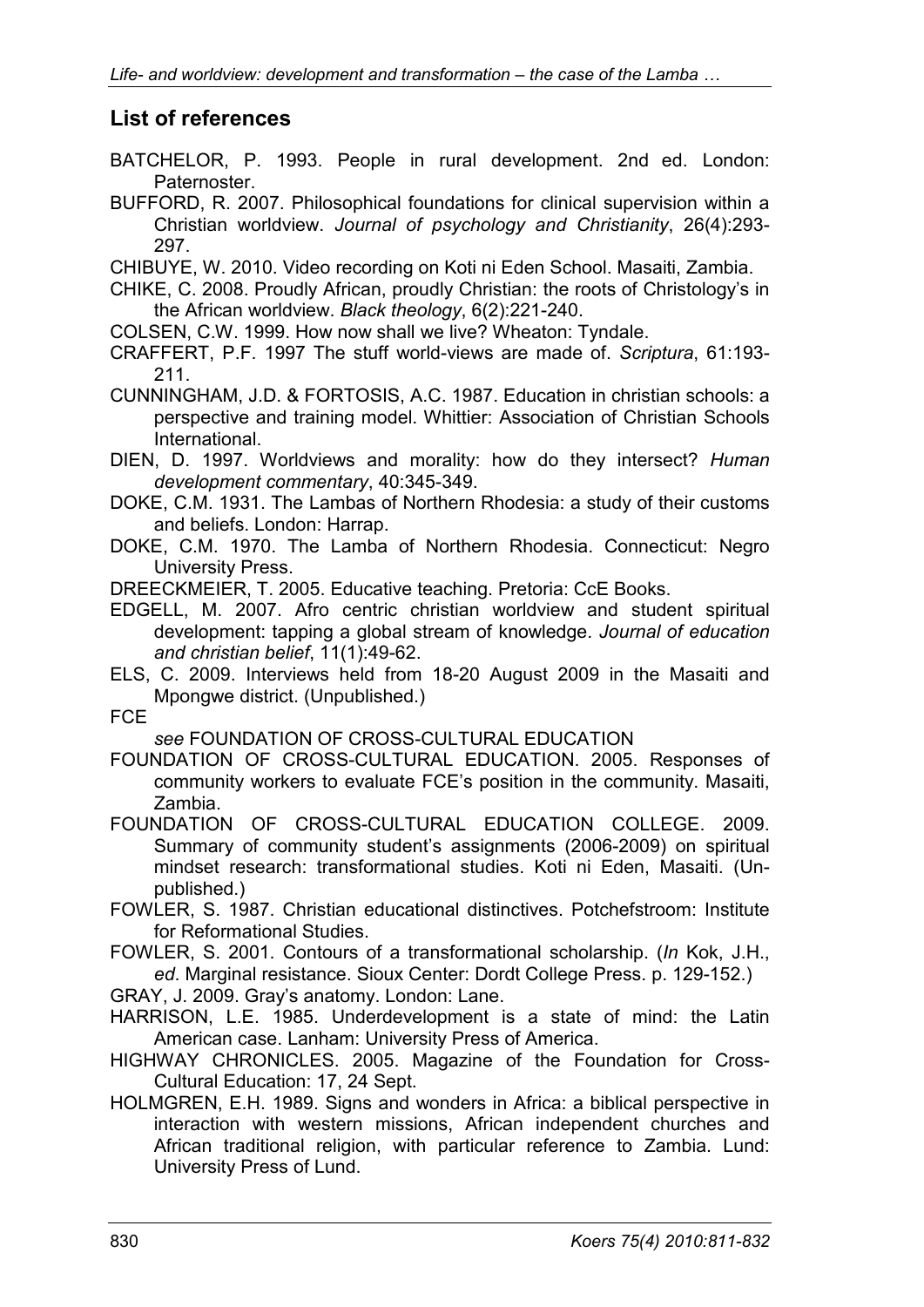- HOLMGREN, E.H., 2009. Interviews held from 18-20 August 2009 in the Masaiti and Mpongwe district. (Unpublished.)
- KARECKI, M. 1998. Mission, ritual, worldview. *Missionalia*, 26(3):309-322, Nov.
- KLAPWIJK, J. 1986. Antithesis, synthesis, and the idea of transformational philosophy. *Philosophia reformata*, 51:138-152.
- KLAPWIJK, J. 1987. Reformational philosophy on the boundary between past and future. *Philosophia reformata*, 52:101-134.
- KLAPWIJK, J., GRIFFIOEN, S. & GROENEWOUD, G. 1991. Bringing into captivity every thought. New York: University Press of America.
- LISATI, M.D. 2006. Report of the District Commissioner on Masaiti District Situational Analysis. (Unpublished.)
- MECHIELSEN, J. 1980. No icing on the cake. Melbourne: Brookes-Hall Foundation.
- MILLER, D.L. 1998. Discipling nations: the power of truth to transform cultures. 2nd ed. Washington: Ywam.
- MILLER, D.L. & BLIGNAUT, J. 2004. Let thy economic kingdom come. Lecture delivered at Hope for Africa Conference, 1 June 2004. Pretoria. (Unpublished.)
- MILLER, D.L. & SCOTT, A. 2005. Against all hope: hope for Africa a Samaritan strategy for Africa. Montana Park: Africa Network Evangelism Task.
- MUSHILI, *Chief*. 2009. Interviews held from 18-20 August 2009 in the Masaiti and Mpongwe district. (Unpublished.)
- NASH, R.H. 1992. Worldviews in conflict. Grand Rapids: Zondervan.
- NATURE PUBLISING GROUP. 2007. Patching together a worldview. *Nature*, 450(7171):761, Dec.
- O'DONOVAN, W. 1992. Introduction to biblical Christianity from an African perspective. Ilorin: Nigerian Evangelical Fellowship.
- PENSILU, L. 2009. Interviews held from 18-20 August 2009 in the Masaiti and Mpongwe district. (Unpublished.)
- SCARBOROUGH, D. 1999. Thabo Mbeki's African renaissance: African spiritual powers vs. God's Word. http://wwwchristian.org.za/GDL/ newsletter/1999–May\_June.htm Date of access: 4 Feb. 2008.
- SILVOSO, E. 2007. Transformation. California: Regal Books.
- VAN BRUMMELEN, H. 1988. Walking with God in the classroom. Burlington: Welch.
- VAN DER WALT, B.J. 1991. A christian worldview and christian higher education for Africa. Potchefstroom: Institute for Reformational Studies.
- VAN DER WALT, B.J. 2001. Shaping a radical biblical worldview. *Word & Action*, 377:13-17.
- VAN NIEKERK, A. 1993. Saam in Afrika. 4e dr. Kaapstad: Tafelberg.
- VAN RHEENEN, G. 1991. Communicating Christ in animistic context. Grand Rapids: Baker.
- VAN RHEENEN, G. 2003. Defining an animistic worldview. Ulaanbaator, Mongolia, on March 11, 2003. http://missionology.org/mongolianlecturers /animisticworldview.htm Date of access: 28 Jan. 2008.
- WALSH, B.J & MIDDLETON, J.R. 1984. The transforming vision. Illinois: InterVarsity.
- WARD, A.R. 2005. Convertion in American society: exploring the practice of transformation. *The journal of religion*, 85(3):510, Jan.